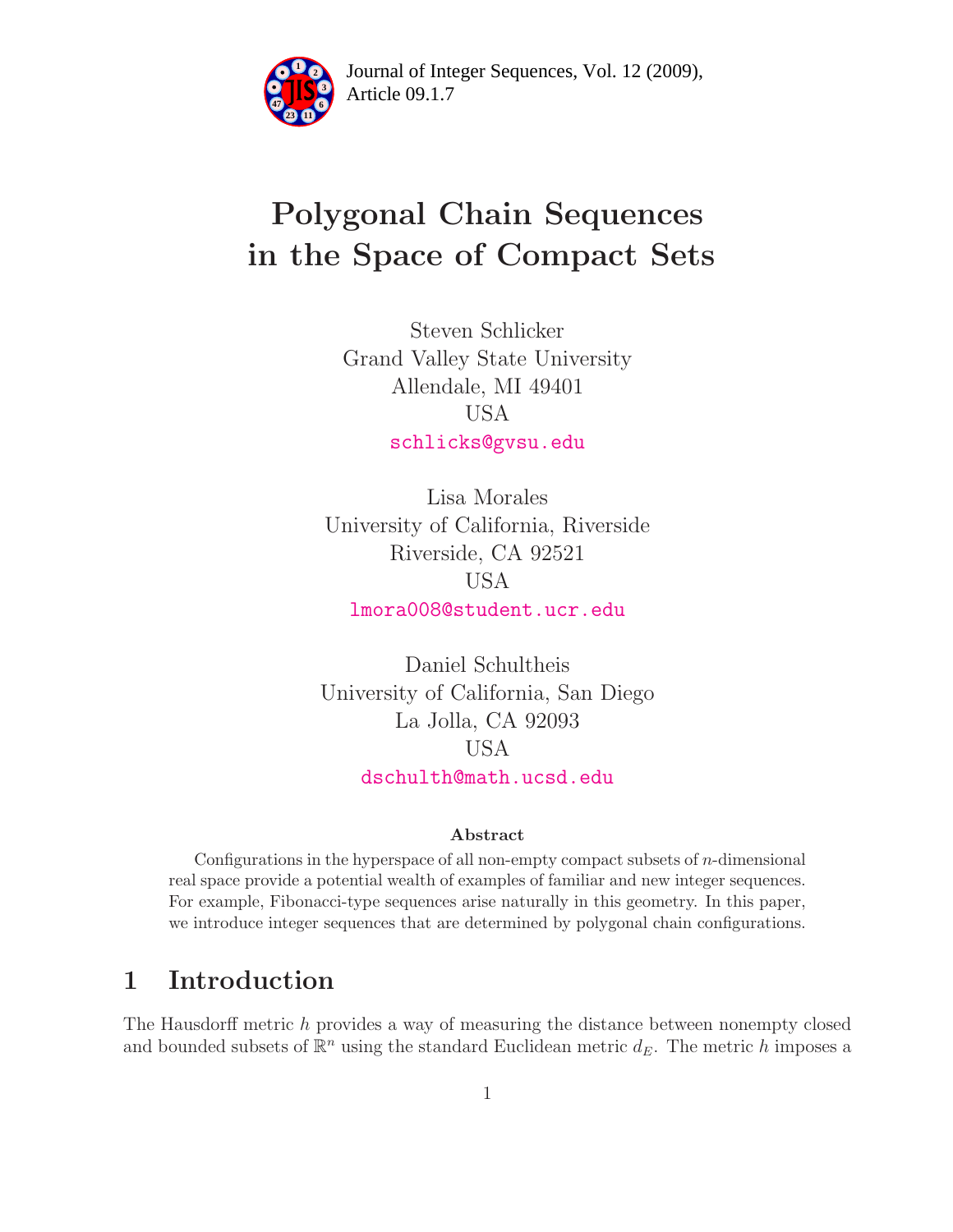geometry on  $\mathcal{H}(\mathbb{R}^n)$ , the hyperspace of all non-empty, compact subsets of  $\mathbb{R}^n$ . The concept of betweenness in this geometry gives rise to interesting examples of integer sequences. In this context we will introduce polygonal chains and new integer sequences related to them. Throughout this article, we let  $F_k$  denote the  $k^{\text{th}}$  Fibonacci number (with  $F_0 = 0, F_1 = 1$ ) and  $L_k$  the  $k^{\text{th}}$  Lucas number (with  $L_0 = 2, L_1 = 1$ ). Recall that the Lucas numbers  $L_k$ satisfy

$$
L_k = F_{k-1} + F_{k+1} = 2F_{k-1} + F_k.
$$

## 2 The Hausdorff Metric

The Hausdorff metric h was introduced by Felix Hausdorff in the early 20th century as a way to measure the distance between compact sets. The Hausdorff metric imposes a geometry on the space  $\mathcal{H}(\mathbb{R}^n)$ , which will be the subject of our study. To distinguish between  $\mathbb{R}^n$  and  $\mathcal{H}(\mathbb{R}^n)$ , we will refer to *points* in  $\mathbb{R}^n$  and *elements* in  $\mathcal{H}(\mathbb{R}^n)$ .

**Definition 1.** Let A and B be elements in  $\mathcal{H}(\mathbb{R}^n)$ . The Hausdorff distance,  $h(A, B)$ , between  $A$  and  $B$  is

$$
h(A, B) = \max\{d(A, B), d(B, A)\},\
$$

where  $d(A, B) = \max_{a \in A} \{d(a, B)\}\$  and  $d(a, B) = \min_{b \in B} \{d_E(a, b)\}\.$ 

As an example, let A be the two point set  ${(-1,0),(1,0)}$  and B the circle centered at (0,0) of radius 1 in  $\mathbb{R}^2$ . Since  $A \subset B$ , we have  $d(A, B) = 0$ . However,  $d(B, A) =$  $d_E((0,1),(1,0)) = \sqrt{2}$ . Note that  $d(A, B) \neq d(B, A)$ , so the function d is not symmetric. That is why we need the maximum of  $d(A, B)$  and  $d(B, A)$  to obtain a metric. In our example, we have  $h(A, B) = d(B, A) = \sqrt{2}$ . See Barnsley [\[1\]](#page-21-0) for a proof that h is a metric on  $\mathcal{H}(\mathbb{R}^n)$ . The corresponding metric space,  $(\mathcal{H}(\mathbb{R}^n), h)$ , is then itself a complete metric space [\[1\]](#page-21-0).

# 3 Betweenness in  $\mathcal{H}(\mathbb{R}^n)$

Betweenness will play a major role in this paper, allowing us to find new integer sequences. In this section we define "betweenness" in  $\mathcal{H}(\mathbb{R}^n)$ , mimicking the idea of betweenness in  $\mathbb{R}^n$ under the Euclidean metric. It is in this context that we will later define polygonal chains and introduce an infinite family of new integer sequences. Before we discuss betweenness, we define the dilation of a set, which will play a critical role in what follows.

**Definition 2.** Let  $A \in \mathcal{H}(\mathbb{R}^n)$  and let  $s > 0$  be a real number. The *dilation* of A by s is the set

$$
(A)_s = \{ x \in \mathbb{R}^n : d_E(x, a) \le s \text{ for some } a \in A \}.
$$

As a simple example, the dilation of a single point set  $A = \{a\}$  by s is the closed ball centered at  $a$  of radius  $s$ . In general, the  $s$ -dilation of the set  $A$  is the union of all closed s balls centered at points in A. Using dilations, we can alternatively define  $h(A, B)$  as the minimum value of s so that the s-dilation of A encloses B and the s-dilation of B encloses A.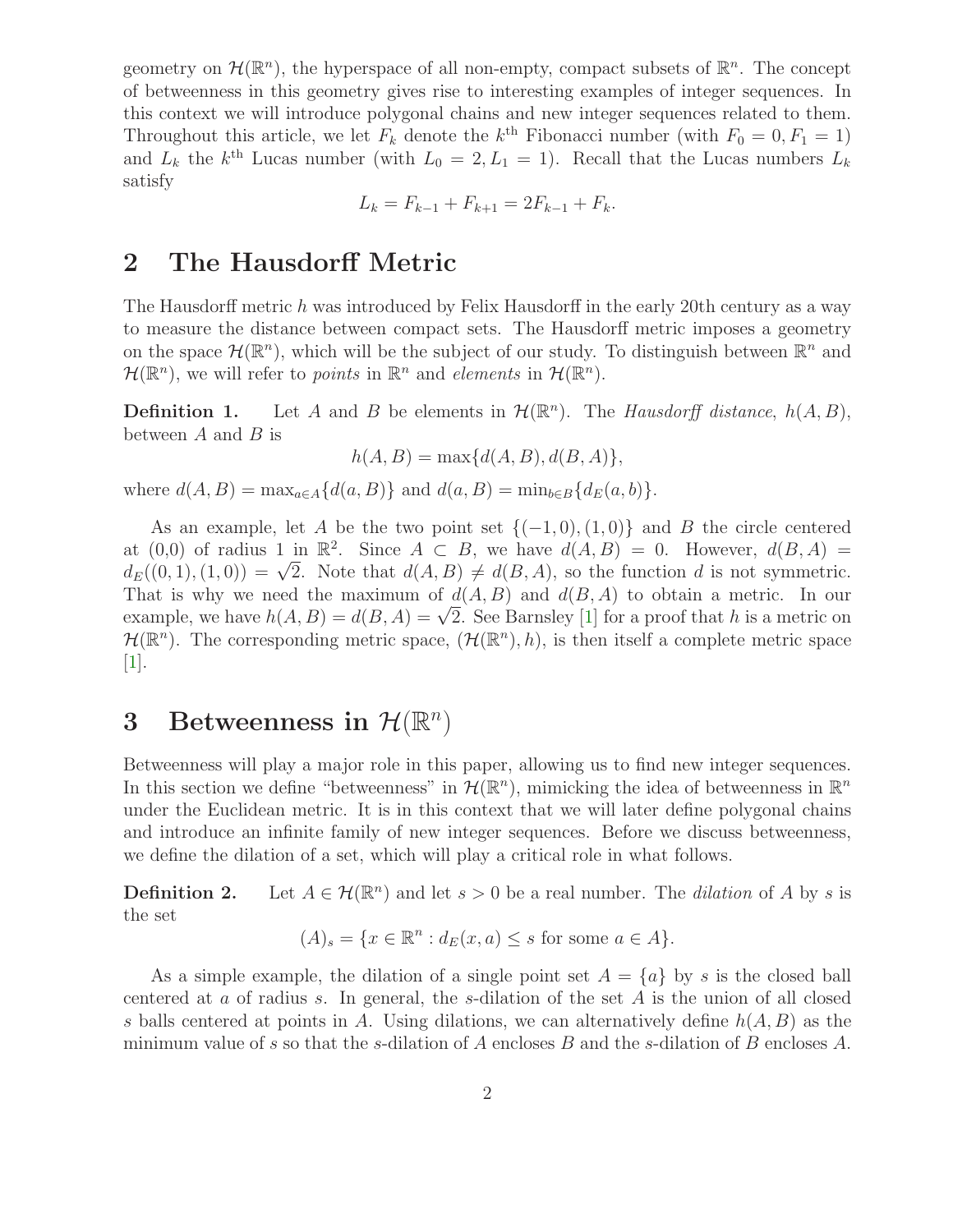

<span id="page-2-0"></span>Figure 1: Infinitely many elements at the same location between <sup>A</sup> and <sup>B</sup>.

<span id="page-2-1"></span>An important and useful result about dilations is the following (Theorem 4 from the article  $[6]$ .

**Theorem 3.** Let  $A \in \mathcal{H}(\mathbb{R}^n)$  and let  $s > 0$ . Then  $(A)_s$  is a compact set with  $h(A, (A)_s) = s$ . Moreover, if  $C \in \mathcal{H}(\mathbb{R}^n)$  and  $h(A, C) \leq s$ , then  $C \subseteq (A)_s$ .

In other words, the element  $(A)_s$  is the largest element (in the sense of containment) that is a distance s from A. Now we discuss betweenness. In the standard Euclidean geometry, a point x lies between the points a and b if and only if  $d_E(a, b) = d_E(a, x) + d_E(x, b)$ . We extend this idea to  $\mathcal{H}(\mathbb{R}^n)$ .

**Definition 4.** Let  $A, B \in \mathcal{H}(\mathbb{R}^n)$  with  $A \neq B$ . The element  $C \in \mathcal{H}(\mathbb{R}^n)$  lies between A and B if  $h(A, B) = h(A, C) + h(C, B)$ .

Notation: We write  $ACB$  to signify that C is between A and B as in Blumenthal [\[5\]](#page-21-2). Betweenness in  $\mathbb{R}^n$  is quite different than betweenness in  $\mathcal{H}(\mathbb{R}^n)$ . Consider the following examples.

<span id="page-2-2"></span>**Example 5.** Let A the union of the origin with the circle centered at  $(0,0)$  with radius 10 and B the circle centered at  $(0,0)$  with radius 5 in  $\mathcal{H}(\mathbb{R}^2)$  as shown in Figure [1.](#page-2-0) Then  $h(A, B) = d(A, B) = d(B, A) = 5$ . The union  $C \cup C^*$  of the two dashed circles is the element  $(A)_2 \cap (B)_3$  $(A)_2 \cap (B)_3$ . Theorem 3 shows that any element X satisfying AXB with  $h(A, X) = s$  and  $h(B, X) = h(A, B) - s$  must be a subset of  $(A)_s \cap (B)_{h(A,B)-s}$ . It is not difficult to see that if  $X_c = \{c\} \cup C^*$  where c is any point on the circle C, then X satisfies  $AXB$  with  $h(A, X) = 2$ . So in this example, there are infinitely many different elements X satisfying  $AXB$  and  $h(A, X) = 2$ .

<span id="page-2-3"></span>**Example 6.** Let  $A = \{(-2, 0), (0, 0), (2, 0)\}$  and  $B = \{(-1, 0), (1, 0)\}$  in  $\mathbb{R}^2$  as shown in Figure [2.](#page-3-0) Let  $0 < s < h(A, B)$  and let  $t = h(A, B) - s$ . In this case, the set  $C = (A)_s \cap (B)_t$ is the four point set  $C = \{c_1, c_2, c_3, c_4\}$ . Since any element C' that lies between A and B at the distance s from A is a subset of C, there are at most 16 elements  $C'$  that could satisfy  $AC'B$  with  $h(A, C') = s$ . However, not every subset of C has this property. For example, if  $C' = \{c_1\}$ , then  $h(A, C') = 3 + t$  and C' does not satisfy AC'B. We leave it to the reader to show that the sets C,  $\{c_1, c_2, c_4\}$  and  $\{c_1, c_3, c_4\}$  are the only sets that lie between A and B at the distance s from  $A$ . It is this situation in which we have only finitely many elements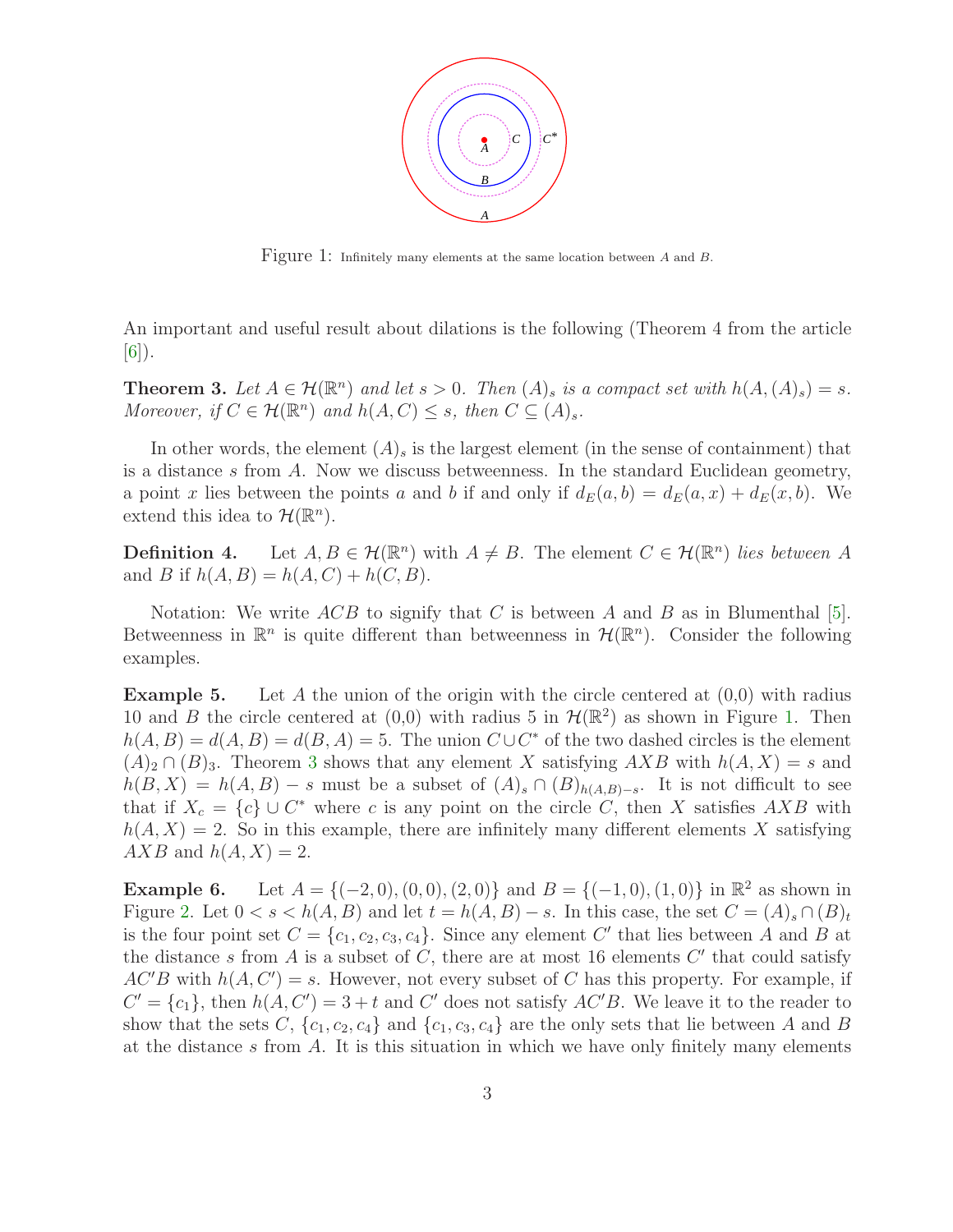

<span id="page-3-0"></span>Figure 2: Exactly 3 different elements at the same location between <sup>A</sup> and <sup>B</sup>.

between two fixed elements at a specific distance from one of them that will be of interest to us.

The next definition formalizes what is meant when we refer to two elements at the *same* location between sets A and B.

**Definition 7.** Let  $A, B \in \mathcal{H}(\mathbb{R}^n)$  with  $A \neq B$  and let  $C, C' \in \mathcal{H}(\mathbb{R}^n)$  satisfy  $ACB$ and  $AC'B$ . The elements  $C, C'$  are said to be at the same location between A and B if  $h(A, C) = h(A, C') = s$  for some  $0 < s < h(A, B)$ .

#### 4 Finding Points Between A and B

Let  $A, B \in \mathcal{H}(\mathbb{R}^n)$ . If a set  $C \in \mathcal{H}(\mathbb{R}^n)$  satisfies  $ACB$  with  $h(A, C) = s$ , then it follows from Theorem [3](#page-2-1) that  $C \subseteq (A)_s \cap (B)_{h(A,B)-s}$ . As we saw in Examples [5](#page-2-2) and [6,](#page-2-3) for some elements A and B there are infinitely many different elements at the same location between A and B and for other A and B there are only finitely many elements at the same location between them. The latter situation is of interest to us. In article [\[4\]](#page-21-3), the authors show that in order for a pair of elements A and B in  $\mathcal{H}(\mathbb{R}^n)$  to have a finite number of elements in  $\mathcal{H}(\mathbb{R}^n)$  at a given location between A and B, every point in A must be a common distance  $r = h(A, B)$ away from B (that is,  $d(a, B) = r$  for all  $a \in A$ ) and every point in B must be that same distance r from A  $(d(b, A) = r$  for all  $b \in B)$ . If this condition is not met, there will be infinitely many elements in  $\mathcal{H}(\mathbb{R}^n)$  at each location between A and B. If a pair of elements  $A, B \in \mathcal{H}(\mathbb{R}^n)$  satisfies this condition, we call the pair a configuration.

**Definition 8.** A finite configuration is a pair  $[A, B]$  of finite sets  $A, B \in \mathcal{H}(\mathbb{R}^n)$  where  $d(a, B) = d(b, A) = h(A, B)$  for all  $a \in A$  and  $b \in B$ .

In article [\[4\]](#page-21-3), the authors also show that if  $[A, B]$  is a finite configuration, then the number of elements C satisfying  $ACB$  and  $h(A, C) = s$  is independent of s for all  $0 < s <$  $h(A, B)$ . Thus, we denote by  $\#([A, B])$  the number of elements between A and B in a finite configuration  $[A, B]$  at any distance s.

Note that if  $[A, B]$  is a finite configuration, then  $C = (A)_s \cap (B)_{h(A,B)-s}$  will be a finite set for any  $0 < s < h(A, B)$ , so there are only finitely many subsets of C and  $\#([A, B])$  must be finite by Theorem [3](#page-2-1) (see Figure [2](#page-3-0) for an example). There are infinite configurations, but in this paper we will only be concerned with finite ones.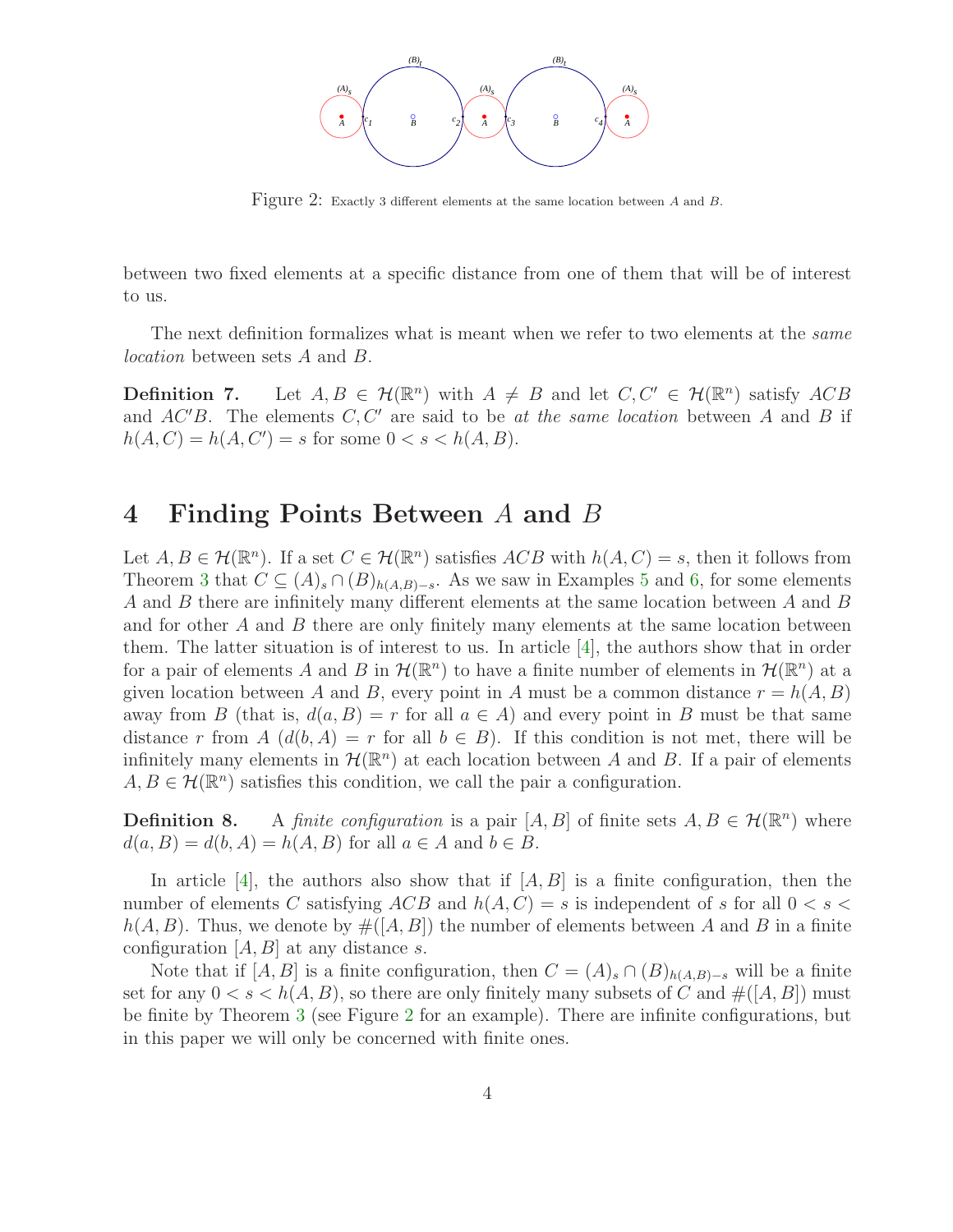

<span id="page-4-0"></span>Figure 3: The  $P_4$  configuration.

## 5 String and Polygonal Configurations

Two basic configurations that will be relevant to our work are string and polygonal configurations. A string configuration is any finite set of points equally spaced on a line segment, with sets A and B consisting of alternate points on the line  $[9]$ . Figure [2](#page-3-0) is an example. If  $|A \cup B| = k$ , then we will call the string configuration  $[A, B]$  a  $k - string$  and denote it as  $S_k$ . So Figure [2](#page-3-0) shows a 5-string or  $S_5$ . In article [\[9\]](#page-21-4) (Theorem 6.1) the authors show

$$
\#(S_k)=F_{k-1}.
$$

In Figure [2,](#page-3-0) the elements  $\{c_1, c_2, c_3, c_4\}$ ,  $\{c_1, c_2, c_4\}$ , and  $\{c_1, c_3, c_4\}$  are the elements that satisfy ACB at the indicated location in this example. This is as expected, since  $\#(S_5) =$  $F_4 = 3.$ 

Another basic family of configurations is the collection of polygonal configurations. Let A and B be the alternate vertices of a regular  $2m$ -gon with  $m \in \mathbb{N}$ . We denote the configuration  $[A, B]$  in this case by  $P_m$  and call this a polygonal configuration [\[9\]](#page-21-4). An example of  $P_4$  is shown in Figure [3,](#page-4-0) with the set  $A$  as the filled points and the set  $B$  as the open points. Line segments are drawn between points to indicate the pairs of points  $a \in A$  and  $b \in B$  satisfying  $d_E(a, b) = h(A, B)$ . These points will be important in what follows.

**Definition 9.** Let  $[A, B]$  be a finite configuration. The points  $a \in A$  and  $b \in B$  are adjacent if  $d_E(a, b) = h(A, B)$ . If  $a \in A$ , the adjacency set of a,  $[a]_B$ , is defined as  $[a]_B =$  ${b \in B : d_E(a, b) = h(A, B)}.$ 

Again in the paper [\[9\]](#page-21-4) (Theorem 6.3) the authors show

$$
#(P_m) = F_{2m} + 2F_{2m-1} = L_{2m}.
$$

String and polygonal configurations form the building components of polygonal chains.

## 6 Polygonal Chains

A polygonal chain  $PC_{m,l}^k$  is a configuration obtained by connecting k copies of  $P_m$  at antipodal points with string configurations of a fixed length  $l + 1$ . When  $k = 1$ , we define  $PC_{m,l}^1$  to be  $P_m$ . Examples of polygonal chains are shown in Figure [4.](#page-5-0) In this section we determine recursive formulas to find  $#(PC^k_{m,l}).$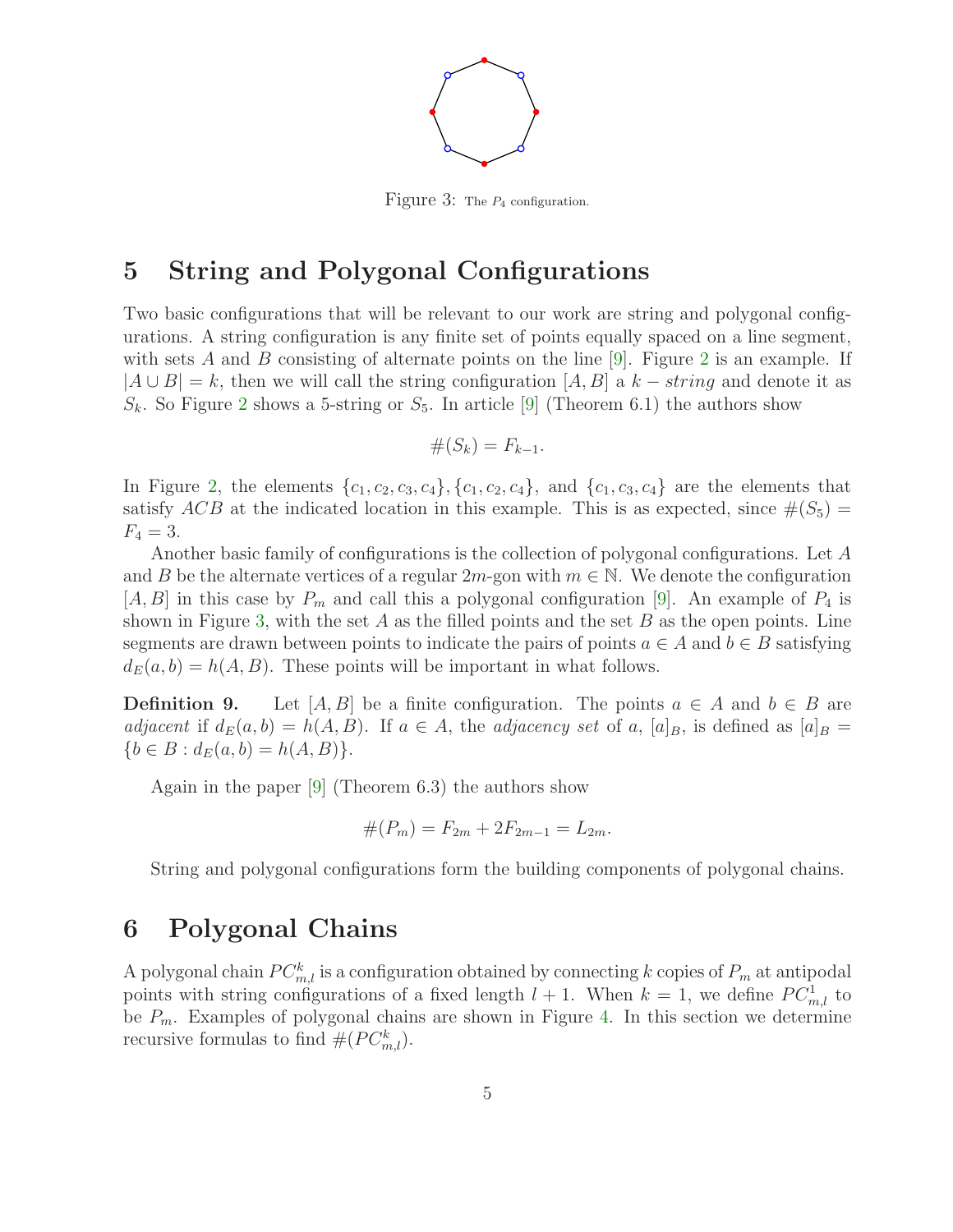

<span id="page-5-0"></span>Figure 4: Top:  $PC_{2,3}^3$  $^{3}_{2,3}$  Bottom:  $PC_{3,2}^{2}$ .

#### 6.1 Adjoining Configurations

To compute  $\#(PC^k_{m,l})$ , we will ultimately reduce the problem to one of determining  $\#(X)$ for smaller configurations X created from adjoins of polygonal and string configurations. Before discussing adjoins, we need to understand equivalent configurations. The idea here is that in the computation of  $#([A, B])$  the distance between adjacent points is irrelevant only adjacencies matter.

**Definition 10.** The finite configuration  $[X, Y]$  is *equivalent* to the finite configuration [A, B] if there are bijections  $f : A \to X$  and  $g : B \to Y$  such that for all  $a \in A$  and  $b \in B$ , we have a adjacent to b if and only if  $f(a)$  is adjacent to  $g(b)$ . When  $[X, Y]$  is equivalent to  $[A, B]$  we write  $[X, Y] \sim [A, B]$ .

It is easy to show that the relation  $\sim$  is an equivalence relation on the set of finite configurations. One important result involving equivalent configurations is that if  $[X, Y]$ and  $[A, B]$  are equivalent configurations, then  $\#([X, Y]) = \#([A, B])$  [\[4\]](#page-21-3) (Theorem 4.1). Now we adjoin a point to a configuration.

**Definition 11.** Let [A, B] be a finite configuration. The configuration [A, B](a, y) obtained by *adjoining a point y*  $\notin A \cup B$  to  $[A, B]$  at the point  $a \in A$  is the configuration  $[A, B'],$  where  $B' = B \cup \{y\}, d_E(y, a) = h(A, B)$ , and  $d_E(y, x) > h(A, B)$  for all  $x \in A \cup B$ with  $x \neq a$ .

For example, Figure [5](#page-5-1) shows the configuration obtained by adjoining a point  $y$  to  $P_4$  at point a.

<span id="page-5-2"></span>One tool for computing  $\#([A, B](a, y))$  for a finite configuration  $[A, B]$  is the following [\[9\]](#page-21-4) (Theorem 6.2).



<span id="page-5-1"></span>Figure 5: Adjoining a point to  $P_4$ .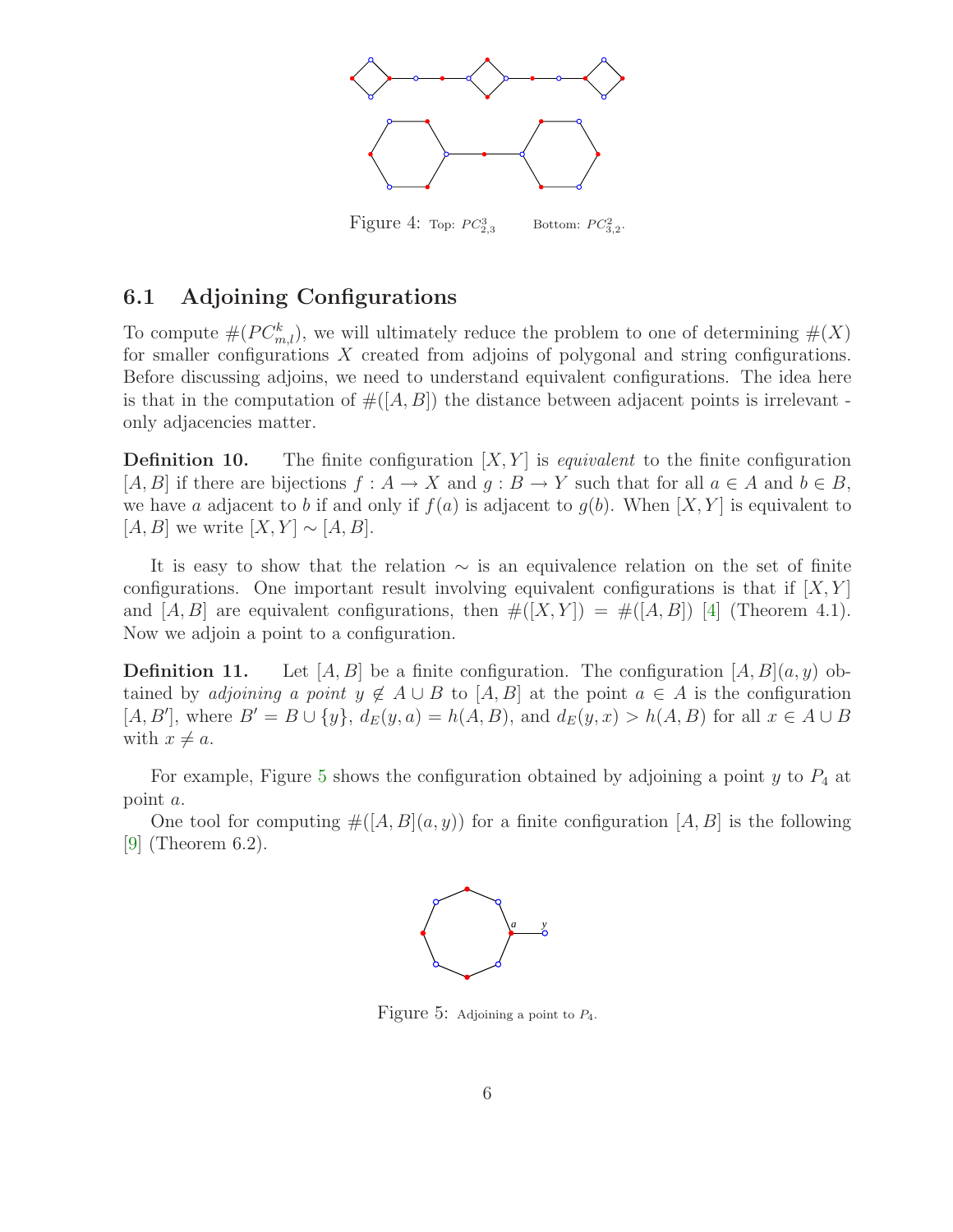

<span id="page-6-0"></span>Figure 6: Adjoining  $P_2$  and  $P_3$ .

**Theorem 12.** Let  $[A, B]$  be a finite configuration. Define a new configuration X' by adjoining a point y to  $[A, B]$  at the point  $a \in A$ . Furthermore, assume a is adjacent to k points in B, each of which is adjacent to at least one more point in A. Then

$$
#(X') = #([A, B]) + #([A - {a}, B]).
$$

As an example, if  $[A, B] = P_4$  and  $X' = [A, B](a, y)$  as shown in Figure [5,](#page-5-1) then  $\#(X') =$  $#(P_4) + #( S_7) = L_8 + F_6 = 55.$ 

We can also adjoin two configurations.

**Definition 13.** Let  $[A, B]$  and  $[X, Y]$  be finite configurations and let  $a \in A$  and  $y \in Y$ . Let  $[X', Y']$  be a configuration equivalent to  $[X, Y]$  through bijections  $f : X \to X'$  and  $g: Y \to Y'$  so that

- 1.  $h(X', Y') = h(A, B),$
- 2.  $d_E(q(y), a) = h(A, B),$
- 3.  $d(z, A \cup B) > h(A, B)$  for all  $z \in X' \cup Y'$ ,  $z \neq g(y)$ , and
- 4.  $d(w, X' \cup Y') > h(A, B)$  for all  $w \in A \cup B$ ,  $w \neq a$ .

The *adjoin*  $[A, B][a] \oplus [X, Y][y]$  of the configurations at the points a and y is the configuration  $[A\cup X', B\cup Y']$ .

As an example, the adjoin of  $P_2$  with  $P_3$  at the points a and y is shown in Figure [6.](#page-6-0)

Notation: In this paper, we will consider configurations obtained by adjoining string configurations at their endpoints to polygonal configurations. If we adjoin a single string configuration to a polygonal configuration, the point of adjoin does not matter due to symmetry. The notation we use for adjoining a string configuration  $S_l$  to a polygonal configuration  $P_m$  is  $P_m \oplus S_l$ . There are cases in which we will adjoin more than one string configuration to



<span id="page-6-1"></span>Figure 7:  $P_3 \oplus \{S_1[1], S_1[4]\}.$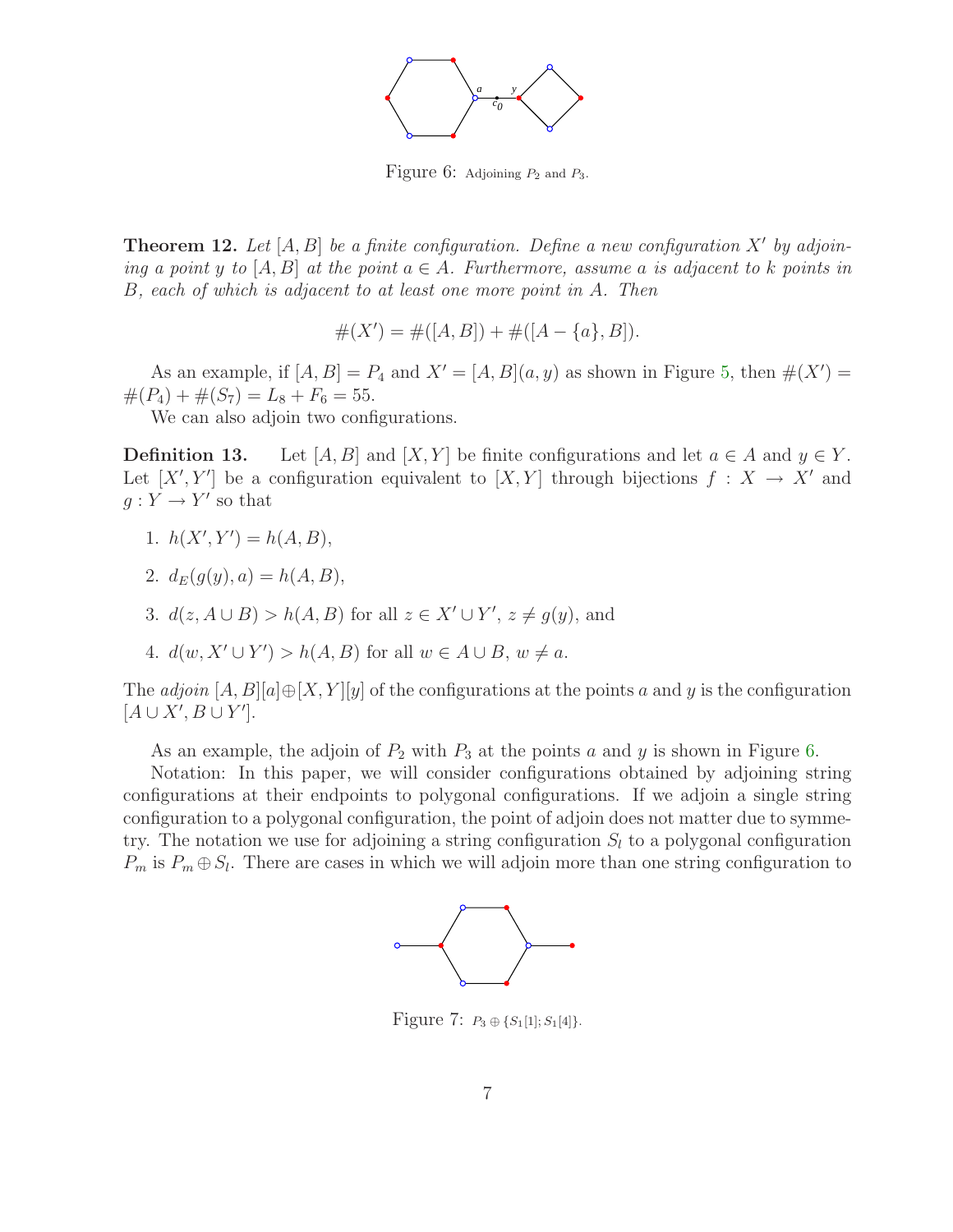a polygonal configuration. In these situations, we will label the vertices of a polygonal configuration counterclockwise in order (the starting point does not matter due to symmetry). The notation we will use to adjoin string configurations of length s and t to a polygonal configuration  $P_m$  at the points labeled i and j, respectively is  $P_m \oplus \{S_s[i], S_t[j]\}$ . An illustration of  $P_3 \oplus \{S_1[1], S_1[4]\}$  is shown in Figure [7.](#page-6-1)

The next theorem shows us a method for computing  $\#(X)$  by breaking X into smaller disconnected configurations. A configuration  $[A, B]$  is connected if, given  $a \in A$  and  $b \in B$ , there is a sequence  $\{x_k\}_{k=1}^m \in A \cup B$  such that  $x_1 = a$ ,  $x_m = b$  and  $x_i$  is adjacent to  $x_{i+1}$ for each i [\[4\]](#page-21-3). In other words, there is a string in  $A \cup B$  connecting a to b. A configuration is disconnected if it is not connected. The proof of Theorem [15](#page-7-0) depends on the next result from the paper [\[4\]](#page-21-3) (Theorem 6.1).

<span id="page-7-1"></span>**Theorem 14.** Let [A, B] be a configuration and let  $r = h(A, B)$ . If [X, Y] is a configuration with  $h(A, B) = h(X, Y)$ ,  $d_E(a, y) > h(A, B)$  for all  $a \in A$  and  $y \in Y$ , and  $d_E(b, x) > h(A, B)$ for all  $b \in B$  and  $x \in X$ , then  $\#([A \cup X, B \cup Y]) = \#([A, B]) \#([X, Y])$ .

In other words, if  $[U, V]$  is a disconnected configuration constructed from configurations  $[A, B]$  and  $[X, Y]$ , with  $U = A \cup X$  and  $V = B \cup Y$ , then  $\#([U, V]) = \#([A, B]) \#([X, Y])$ . The next theorem describes another important computation technique.

<span id="page-7-0"></span>**Theorem 15.** Let  $[A, B]$  and  $[X, Y]$  be finite configurations and let  $[U, V] = [A, B][a] \oplus$  $[X, Y][y]$  for some  $a \in A$  and  $y \in Y$ . Then

 $\#([U, V]) = \#([A, B]) \#([X, Y]) + \#([A \oplus S_1[a], B]) \#[X, Y \oplus S_1[y]].$ 

*Proof.* Without loss of generality, we assume  $h(A, B) = h(X, Y)$ . Let  $s, t > 0$  with  $s + t =$  $h(A, B)$ . Let  $C = (A)_s \cap (B)_t$  be the largest element that lies between A and B at a distance s from A, and let  $Z = (X)_s \cap (Y)_t$  be the largest element that lies between X and Y at a distance s from X. Then in the configuration  $[U, V]$ , the largest element between  $A \cup X$  and  $B \cup Y$  will be  $C \cup Z \cup \{c_0\}$ , where  $c_0$  is the point which lies between the newly adjacent points a and y. See Figure [6](#page-6-0) for an illustration.

We now consider which subsets D of  $C \cup Z \cup \{c_0\}$  satisfy  $UDV$ . Since D satisfies  $UDV$ , we know that  $[a']_D \neq \emptyset$ ,  $[b']_D \neq \emptyset$ ,  $[x']_D \neq \emptyset$ , and  $[y']_D \neq \emptyset$  for all  $a' \in A, b' \in B, x' \in X$ , and  $y' \in Y$ . We consider two cases.

- **Case 1**  $c_0 \notin D$ . In this case, let  $C' = \{d \in D : d \in [a']_D \text{ for some } a' \in A\}$  and let  $Z' =$  $D-C'$ . By construction, if  $c' \in C'$ , then  $c' \neq c_0$  and so  $c' \in C$ . Thus  $C' \subseteq C$ . If  $z' \in Z'$ , then  $z' \neq c_0$  and  $z' \in Z$ . Now, if  $a' \in A$  and  $b' \in B$ , we know  $[a']_D \neq \emptyset$  and  $[b']_D \neq \emptyset$ . Therefore,  $[a']_{C'} \neq \emptyset$  and  $[b']_{C'} \neq \emptyset$ . So C' satisfies  $AC'B$ . Similarly, Z' satisfies  $XZ'Y$ . By Theorem [14,](#page-7-1) the number of such sets  $D = C' \cup Z'$  is  $\#([A, B]) \#([X, Y])$ .
- **Case 2**  $c_0 \in D$ . In this case, we have  $c_0 \in [a]_D$  and  $c_0 \in [y]_D$ . The existence of the point  $c_0$ in  $D$  allows for the potential removal of other points in  $D$  that are adjacent to  $a$  or  $y$ . In other words,  $D = C' \cup \{c_0\} \cup Z'$ , where C' satisfies  $AC'(B \oplus S_1[a])$  and Z' satisfies  $(X \oplus S_1[y])Z'Y$ . The number of such sets D is  $\#([A \oplus S_1[a], B]) \cdot \#(X, Y \oplus S_1[y]]$ .

By combining the results of the two cases here, we arrive at the expected formula  $\#([U, V]) =$  $\#([A, B]) \#([X, Y]) + \#([A \oplus S_1[a], B]) \#[X, Y \oplus S_1[y]].$  $\Box$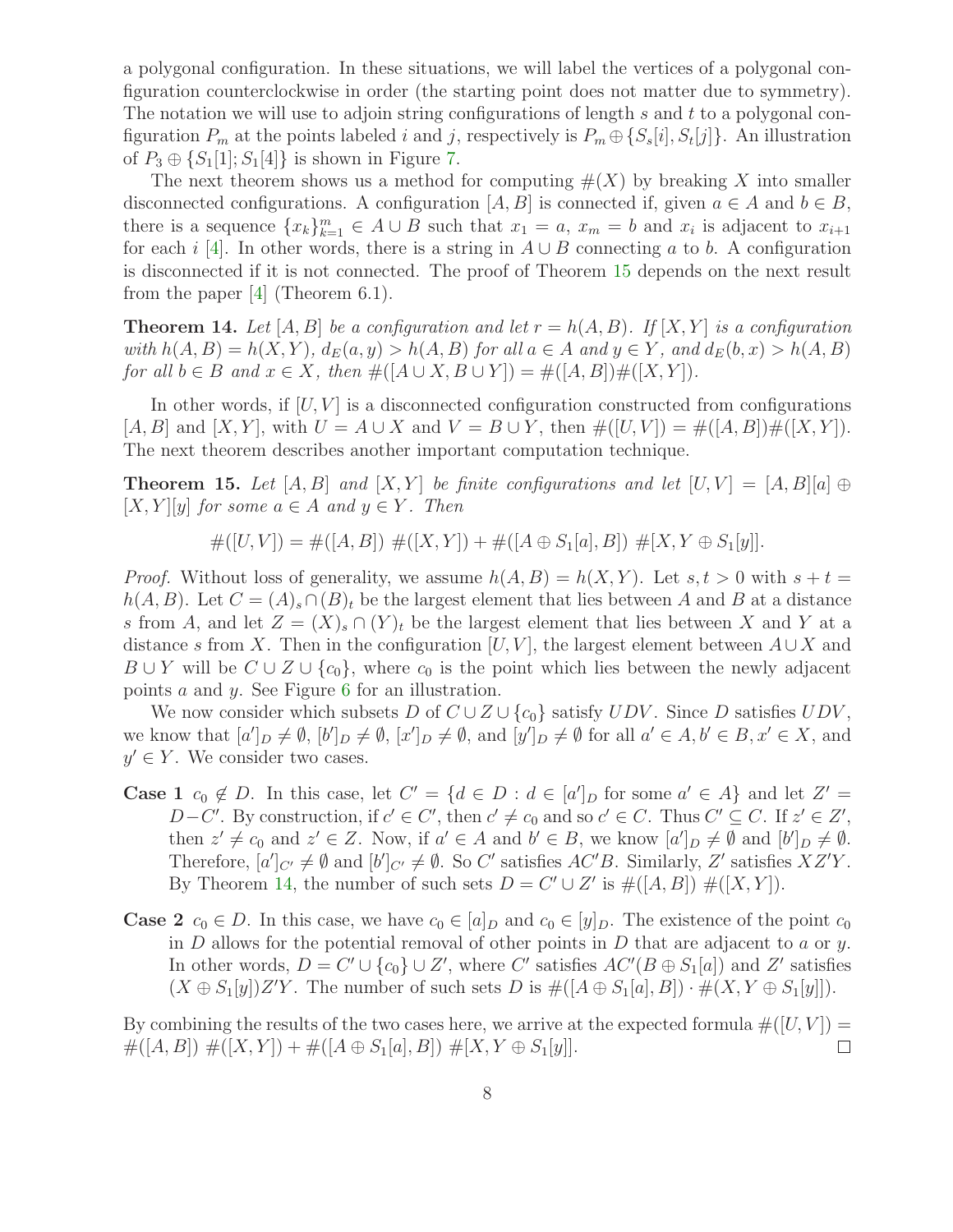

<span id="page-8-0"></span>Figure 8:  $PC_{2,3}^3 \oplus S_1$ .

As an example, consider the configuration X obtained by adjoining  $P_3$  and  $P_2$  as shown in Figure [6.](#page-6-0) Theorem [15](#page-7-0) shows

$$
#(X) = #(P_3) #(P_2) + #(P_3 \oplus S_1) #(P_2 \oplus S_1).
$$

Now Theorem [12](#page-5-2) gives us  $\#(P_3 \oplus S_1) = \#(P_3) + \#(S_5) = 18 + 3 = 21$  and  $\#(P_2 \oplus S_1) =$  $#(P_2) + #(S_3) = 7 + 1 = 8$ . So

$$
#(X) = (18)(7) + (21)(8) = 294.
$$

## ${\bf 7}\quad {\bf Finding}\ \#(PC^k_{m,l})$

In this section, we determine a pair of recursive formulas to find  $#(PC^k_{m,l})$ . As the first step in our computations, we determine  $\#(X \oplus S_t)$  for  $t \geq 2$  for any finite configuration X in terms of  $\#(X)$  and  $\#(X \oplus S_1)$ .

<span id="page-8-1"></span>**Theorem 16.** Let X be a finite configuration and  $t \geq 2$ . Then

$$
#(X \oplus S_t) = F_t#(X \oplus S_1) + F_{t-1}#(X).
$$

*Proof.* Using Theorem [12,](#page-5-2) we see that our theorem is certainly true with  $t = 2$  and  $t = 3$ . We proceed by induction and suppose our theorem is true for all  $s, 1 \le s \le t$ . Then

$$
#(X \oplus S_{t+1}) = #(X \oplus S_t) + #(X \oplus S_{t-1})
$$
  
=  $[F_t#(X \oplus S_1) + F_{t-1}#(X)] + [F_{t-1}#(X \oplus S_1) + F_{t-2}#(X)]$   
=  $(F_t + F_{t-1}) \#(X \oplus S_1) + (F_{t-1} + F_{t-2}) \#(X)$   
=  $F_{t+1} \#(X \oplus S_1) + F_t \#(X).$ 

 $\Box$ 

By  $PC_{m,l}^k \oplus S_t$  we mean the adjoin of  $S_t$  with  $PC_{m,l}^k$  at a point antipodal to the connected strings. An example of  $PC_{2,3}^3 \oplus S_1$  is shown in Figure [8.](#page-8-0) A direct consequence of Theorem [16](#page-8-1) is

<span id="page-8-3"></span>Corollary 17. For  $m \geq 2$ ,  $k \geq 1$ ,  $l \geq 1$ , and  $t \geq 2$ ,

$$
#(PC_{m,l}^{k} \oplus S_{t}) = F_{t}#(PC_{m,l}^{k} \oplus S_{1}) + F_{t-1}#(PC_{m,l}^{k})
$$

<span id="page-8-2"></span>Now we add in the case when  $t = 1$  for polygonal configurations. Note first that

$$
L_{2m} + F_{2m-2} = (F_{2m-2} + F_{2m-1}) + F_{2m+1} = F_{2m} + F_{2m+1} = F_{2m+2}.
$$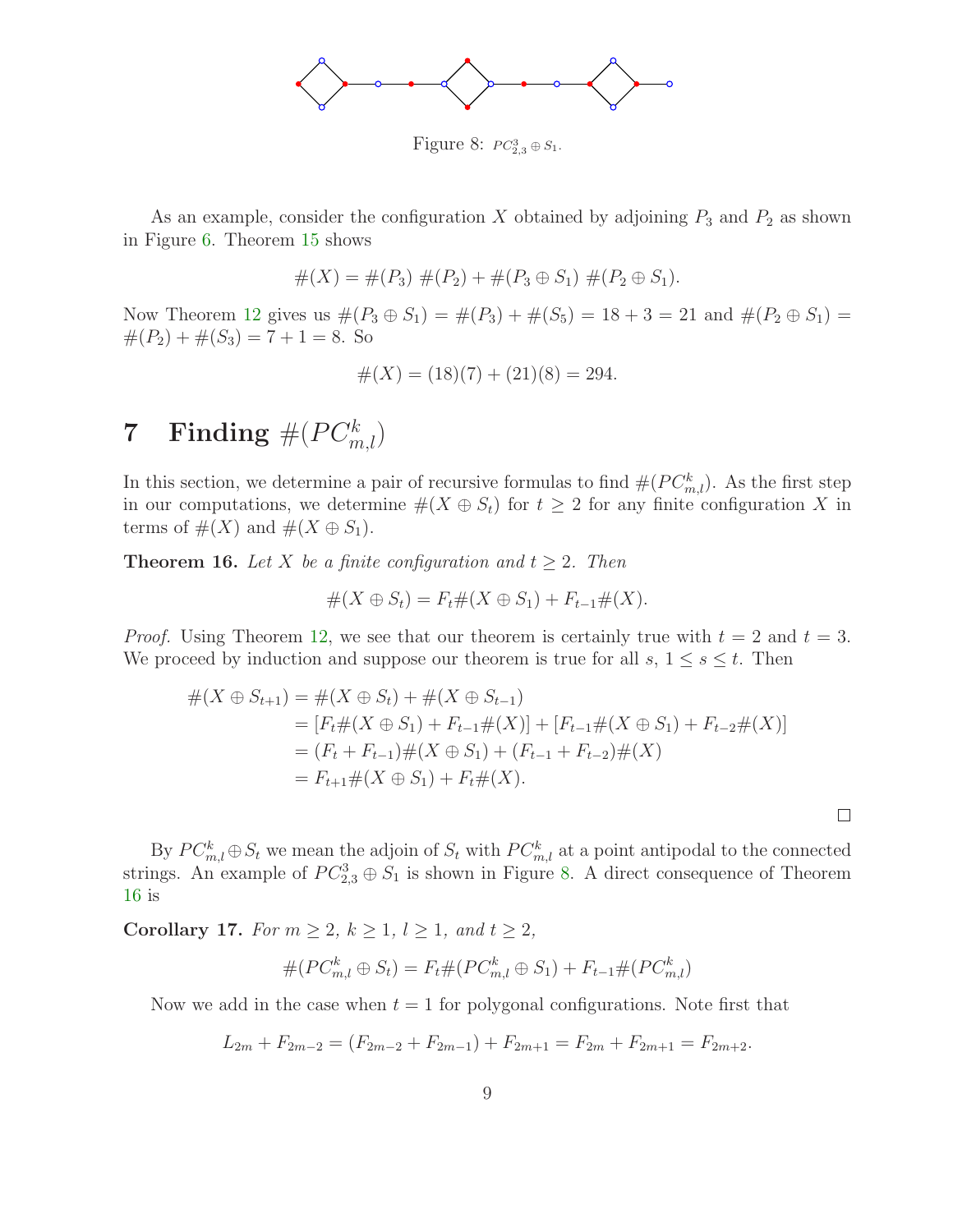Corollary 18. For  $m \geq 2$  and  $t \geq 1$ ,

$$
#(P_m \oplus S_t) = F_t F_{2m+2} + F_{t-1} L_{2m}.
$$

*Proof.* When  $t = 1$ , a direct application of Theorem [12](#page-5-2) gives us

$$
#(P_m \oplus S_1) = #(P_m) + #(S_{2m-1}) = L_{2m} + F_{2m-2} = F_{2m+2} = F_1F_{2m+2} + F_0L_{2m}.
$$

For  $t \geq 2$ , we use Theorem [16](#page-8-1) to obtain

$$
#(P_m \oplus S_t) = F_t#(P_m \oplus S_1) + F_{t-1}#(P_m) = F_t F_{2m+2} + F_{t-1} L_{2m}.
$$

 $\Box$ 

 $\Box$ 

We need one more preliminary calculation before we determine  $#(PC_{m,l}^k)$ .

<span id="page-9-0"></span>Lemma 19. For  $m \geq 2$ ,

$$
#(P_m \oplus \{S_1[1]; S_1[m+1]\}) = F_{m+2}^2.
$$

Proof. Figure [7](#page-6-1) shows an example of the configurations in question. By Theorem [12](#page-5-2) and Corollary [18,](#page-8-2)

$$
#(P_m \oplus \{S_1[1]; S_1[m+1]\}) = #(P_m \oplus S_1) + #(S_{2m-1} \oplus S_1[m])
$$
  
=  $F_{2m+2} + #(S_{2m-1}) + #(S_{m-1})^2 = F_{2m+2} + F_{2m-2} + F_{m-2}^2$ .

We use the identity

$$
F_{2m} = F_{m+1}^2 - F_{m-1}^2
$$

for  $m \ge 1$  (see [\[7\]](#page-21-5), Corollary 5.4 or [\[3\]](#page-21-6), Identity 14 (note that  $f_m = F_{m+1}$ ) to obtain

$$
F_{2m+2} + F_{2m-2} + F_{m-2}^2 = F_{2(m+1)} + F_{2(m-1)} + F_{m-2}^2
$$
  
=  $(F_{m+2}^2 - F_m^2) + (F_m^2 - F_{m-2}^2) + F_{m-2}^2$   
=  $F_{m+2}^2$ .

Now we derive recursive formulas for  $\#(PC^k_{m,l})$  and  $\#(PC^k_{m,l} \oplus S_1)$  in terms of  $\#(PC^{k-1}_{m,l})$ and  $\#(PC_{m,l}^{k-1} \oplus S_1)$ . Remember that  $\#(PC_{m,l}^1) = \#(P_m) = L_{2m}$  and  $\#(PC_{m,l}^1 \oplus S_1) =$  $#(P_m \oplus S_1) = F_{2m+2}$ . To include all cases together, we extend the Fibonacci sequence in the negative direction by defining  $F_{-1} = 1$ . We also define  $X \oplus S_0$  to be X for any finite configuration X.

<span id="page-9-1"></span>**Theorem 20.** For  $m \geq 2$ ,  $k \geq 2$ , and  $l \geq 1$ ,

$$
#(PC_{m,l}^{k}) = (L_{2m}F_{l-2} + F_{2m+2}F_{l-1}) \#(PC_{m,l}^{k-1}) + (L_{2m}F_{l-1} + F_{2m+2}F_{l}) \#(PC_{m,l}^{k-1} \oplus S_{1})
$$

where

$$
#(PC_{m,l}^{k} \oplus S_{1}) = (F_{2m+2}F_{l-2} + F_{l-1}F_{m+2}^{2}) # (PC_{m,l}^{k-1})
$$
  
+ 
$$
(F_{2m+2}F_{l-1} + F_{l}F_{m+2}^{2}) # (PC_{m,l}^{k-1} \oplus S_{1}).
$$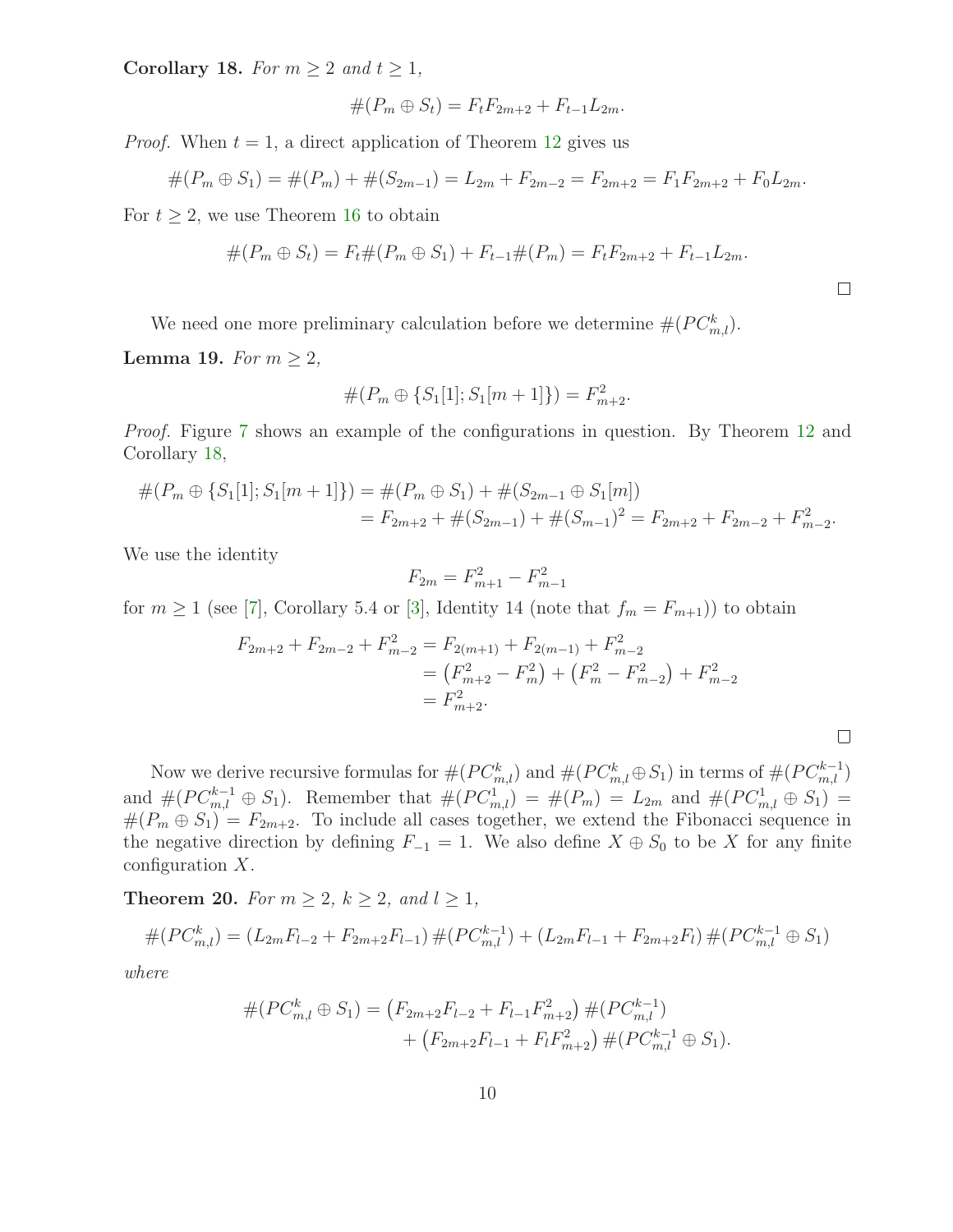

<span id="page-10-0"></span>Figure 9: Using Theorem [15](#page-7-0) to compute  $\#(PC^k_{m,l})$  and  $\#(PC^k_{m,l} \oplus S_1)$ .

Proof. We use Theorem [15](#page-7-0) applied at the adjacent points indicated with an asterisk as illustrated in Figure [9,](#page-10-0) and Corollary [17:](#page-8-3)

$$
#(PC_{m,l}^{k}) = #(P_{m})#(PC_{m,l}^{k-1} \oplus S_{l-1}) + #(P_{m} \oplus S_{1})#(PC_{m,l}^{k-1} \oplus S_{l})
$$
  
=  $L_{2m} (F_{l-1}#(PC_{m,l}^{k-1} \oplus S_{1}) + F_{l-2}#(PC_{m,l}^{k-1}))$   
+  $F_{2m+2} (F_{l}#(PC_{m,l}^{k-1} \oplus S_{1}) + F_{l-1}#(PC_{m,l}^{k-1}))$   
=  $(L_{2m}F_{l-1} + F_{2m+2}F_{l}) #(PC_{m,l}^{k-1} \oplus S_{1}) + (L_{2m}F_{l-2} + F_{2m+2}F_{l-1}) #(PC_{m,l}^{k-1}).$ 

Finally, we determine the recursive formula for  $\#(PC^k_{m,l} \oplus S_1)$  by using Theorem [15,](#page-7-0) applied at the adjacent points indicated with an asterisk in Figure [9.](#page-10-0) This gives us

$$
#(PC_{m,l}^k \oplus S_1) = #(PC_{m,l}^{k-1} \oplus S_{l-1}) \#(P_m \oplus S_1) + #(PC_{m,l}^{k-1} \oplus S_l) \#(P_m \oplus \{S_1[1]; S_1[m+1]\}).
$$

Therefore, Lemma [19](#page-9-0) and Corollary [17](#page-8-3) yield

$$
\#(PC_{m,l}^{k} \oplus S_{1}) = F_{2m+2} \#(PC_{m,l}^{k-1} \oplus S_{l-1}) + \#(PC_{m,l}^{k-1} \oplus S_{l})F_{m+2}^{2}
$$
  
\n
$$
= F_{2m+2} (F_{l-1} \#(PC_{m,l}^{k-1} \oplus S_{1}) + F_{l-2} \#(PC_{m,l}^{k-1}))
$$
  
\n
$$
+ (F_{l} \#(PC_{m,l}^{k-1} \oplus S_{1}) + F_{l-1} \#(PC_{m,l}^{k-1})) F_{m+2}^{2}
$$
  
\n
$$
= (F_{2m+2}F_{l-1} + F_{l}F_{m+2}^{2}) \#(PC_{m,l}^{k-1} \oplus S_{1})
$$
  
\n
$$
+ (F_{2m+2}F_{l-2} + F_{l-1}F_{m+2}^{2}) \#(PC_{m,l}^{k-1}).
$$

 $\Box$ 

As examples of the use of Theorem [20,](#page-9-1)

$$
#(PC_{3,1}^2) = L_6 # (PC_{3,1}^1) + F_8 # (PC_{3,1}^1 \oplus S_1)
$$
  
= 18# (P<sub>3</sub>) + 21# (P<sub>3</sub>  $\oplus$  S<sub>1</sub>)  
= 18(18) + 21(21)  
= 765,

$$
#(PC_{2,2}^{2}) = F_{2m+2} \# (PC_{m,l}^{k-1}) + [L_{2m} + F_{2m+2}] \# (PC_{m,l}^{k-1} \oplus S_1)
$$
  
= 8#(P<sub>2</sub>) + [7 + 8] # (P<sub>2</sub>  $\oplus$  S<sub>1</sub>)  
= (8)(7) + (15)(8)  
= 176,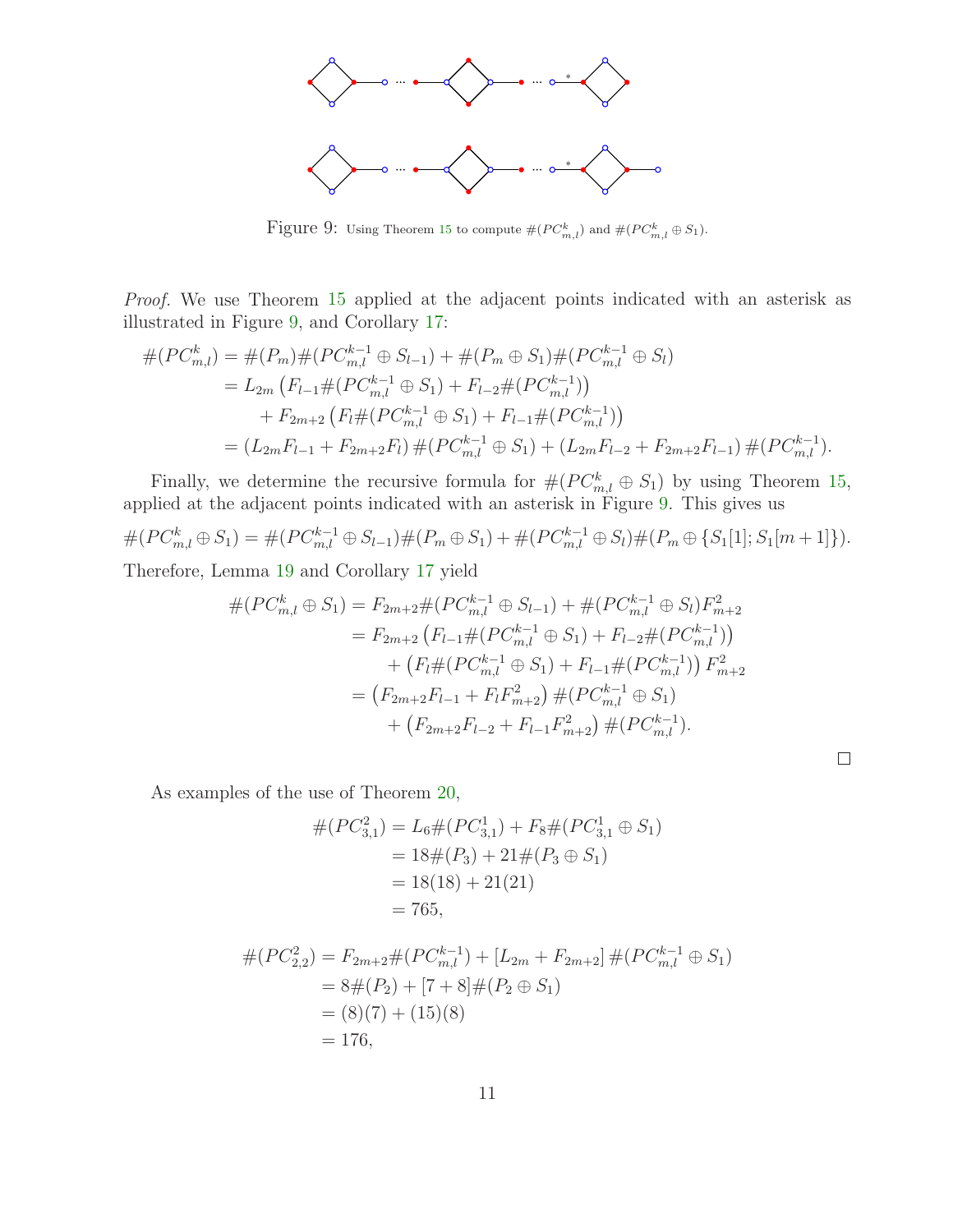| Sloane A-number | $\iota$               |       |       |        | 4       |          |
|-----------------|-----------------------|-------|-------|--------|---------|----------|
| A152927         | $#(P_{2.1}^i)$        |       | 113   | 1815   | 29153   | 468263   |
| A152928         | $#(P_{i,1}^2)$        |       | 113   | 765    | 5234    | 35865    |
| A152929         | $#(P_{2,i}^2)$        | 113   | 176   | 289    | 465     | 754      |
| A152930         | $(P_{2,2}^i)$<br>#(   |       | 176   | 4393   | 109649  | 2736832  |
| A152931         | $^{\#}$<br>i.2        |       | 4393  | 80361  | 1425131 | 25671393 |
| A152932         | Dэ<br>$_{\#}$<br>3.i. | 32733 | 80361 | 215658 | 559305  | 1469565  |

<span id="page-11-0"></span>Table 1: Some polygonal chain sequences

and

$$
#(PC_{2,3}^{2}) = [L_{4}F_{1} + F_{6}F_{2}] # (PC_{2,3}^{1}) + [L_{4}F_{2} + F_{6}F_{l}] # (PC_{2,3}^{1} \oplus S_{1})
$$
  
= [(7)(1) + (8)(1)]#(P\_{2}) + [(7)(1) + (8)(2)]#(P\_{2} \oplus S\_{1})  
= (15)(7) + (23)(8)  
= 289.

#### 8 Polygonal Chain Sequences

Theorem [20](#page-9-1) gives us recursive formulas for finding  $\#(PC^k_{m,l})$ . By fixing any two of  $m, k$ , or l and letting the other parameter vary, we create infinite families of integer sequences. Examples of the first few terms of several of these sequences are given in Table [1.](#page-11-0) We suspect that it is possible to define many new types of configurations in this geometry that provide more interesting and previously unknown integer sequences.

### 9 Asymptotic Behavior

Polygonal chain sequences appear to exhibit asymptotically exponential behavior as the sequences of successive quotients in Table [2](#page-12-0) illustrate. These sequences are natural extensions of string and polygonal sequences, both of which involve Fibonacci and Lucas numbers, so we might expect the ratios of polygonal chain sequences to do so as well. To understand this behavior, we investigate these quotients.

#### 9.1 Fixing m and  $l$

<span id="page-11-1"></span>In this section we consider the asymptotic behavior of the sequences obtained by letting  $k$ vary for fixed values of m and l. For easier notation, let  $X_{k,m,l} = \#(PC_{m,l}^k)$  and  $Y_{k,m,l} =$  $#(PC_{m,l}^k \oplus S_1)$ . Theorem [20](#page-9-1) shows that

$$
X_{k,m,l} = a_{m,l} X_{k-1,m,l} + b_{m,l} Y_{k-1,m,l} \quad \text{and} \quad Y_{k,m,l} = c_{m,l} X_{k-1,m,l} + d_{m,l} Y_{k-1,m,l} \quad (1)
$$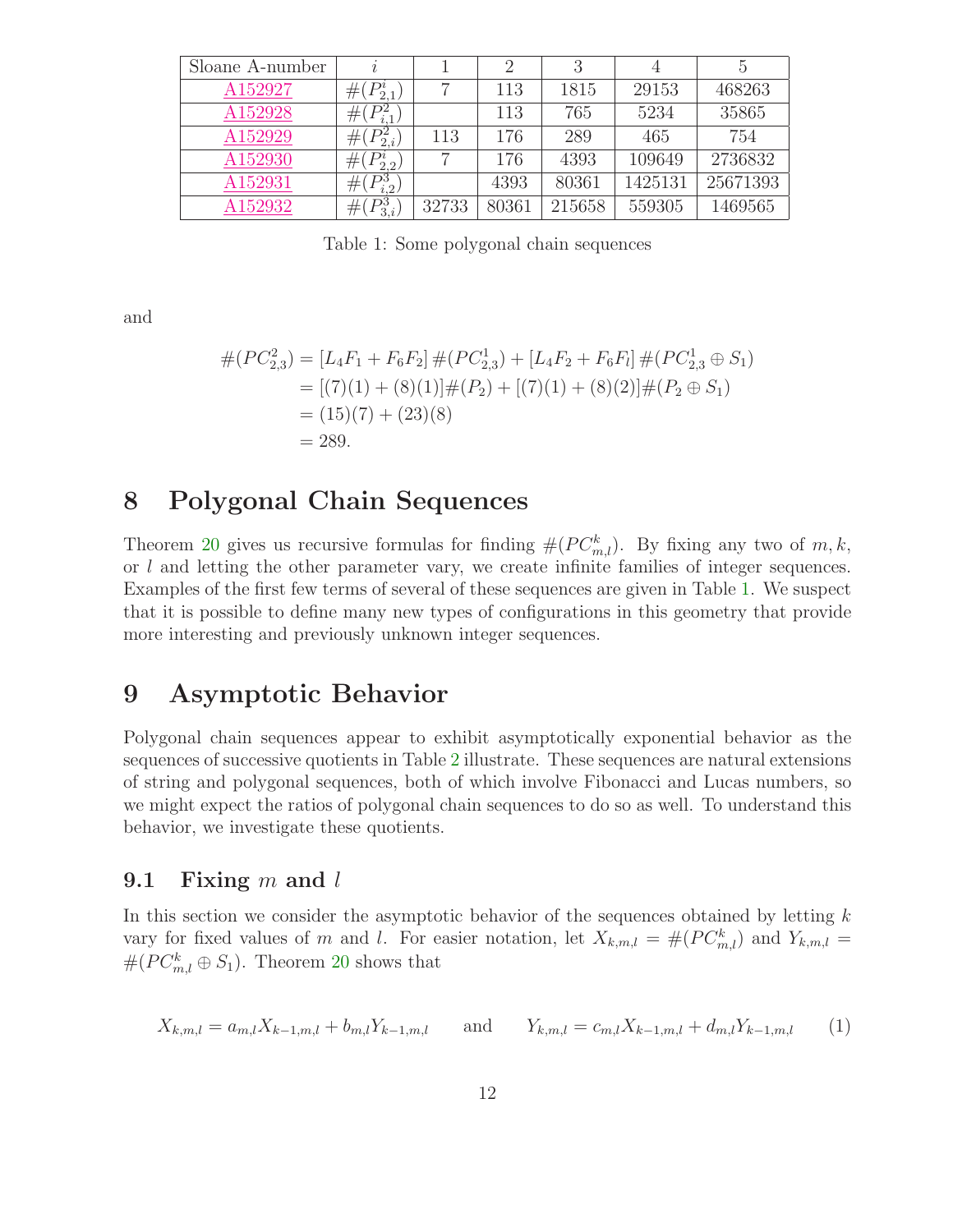| $\dot{i}$                                      | 6           | 7           | 8           | 9           | 10          |
|------------------------------------------------|-------------|-------------|-------------|-------------|-------------|
| $#(P_{2,1}^{i+1})$<br>$#(P_{2,1}^i)$           | 16.06225775 | 16.06225775 | 16.06225775 | 16.06225775 | 16.06225775 |
| $\overline{\#(P_{i+1,1}^2)}$<br>$#(P_{i,1}^2)$ | 6.854063862 | 6.854096407 | 6.854101155 | 6.854101848 | 6.854101949 |
| $#(P_{2,i+1}^2)$<br>$#(P_{2,i}^2)$             | 1.618539787 | 1.617840851 | 1.618107769 | 1.618005808 | 1.618044753 |
| $\#(P_{2,2}^{i+1})$<br>$#(P_{2,2}^i)$          | 24.95993579 | 24.95993579 | 24.95993579 | 24.95993579 | 24.95993579 |
| $#(P_{i+1,2}^3)$<br>$#(P_{i2}^{3})$            | 17.95473888 | 17.94023899 | 17.94580726 | 17.94368472 | 17.94449609 |
| $\overline{\#(P^3_{3,i+1})}$<br>$#(P_{3,i}^3)$ | 2.619410257 | 2.617508525 | 2.618234731 | 2.617957317 | 2.618063275 |

<span id="page-12-0"></span>Table 2: Ratios of polygonal chain sequences to 8 decimal places.

for values of  $a_{m,l}, b_{m,l}, c_{m,l}$ , and  $d_{m,l}$  that depend on only m and l. We can determine the asymptotic behavior of  $X_{k,m,l}$  by writing this system in matrix form:

$$
\begin{bmatrix} X_{k,m,l} \\ Y_{k,m,l} \end{bmatrix} = \begin{bmatrix} a_{m,l} & b_{m,l} \\ c_{m,l} & d_{m,l} \end{bmatrix} \begin{bmatrix} X_{k-1,m,l} \\ Y_{k-1,m,l} \end{bmatrix}.
$$

Let  $M_{m,l} = \begin{bmatrix} a_{m,l} & b_{m,l} \\ c_{m,l} & d_{m,l} \end{bmatrix}$ . Then  $\begin{bmatrix} X_{k,m,l} \\ Y_{k,m,l} \end{bmatrix} = (M_{m,l})^{k-1} \begin{bmatrix} X_{1,m,l} \\ Y_{1,m,l} \end{bmatrix}.$ 

The eigenvalues of  $M_{m,l}$  are

$$
\lambda_{m,l} = \frac{(d_{m,l} + a_{m,l}) + \sqrt{(d_{m,l} - a_{m,l})^2 + 4b_{m,l}c_{m,l}}}{2}
$$

and

$$
\overline{\lambda}_{m,l} = \frac{(d_{m,l} + a_{m,l}) - \sqrt{(d_{m,l} - a_{m,l})^2 + 4b_{m,l}c_{m,l}}}{2}.
$$

Since  $(d_{m,l} - a_{m,l})^2 + 4b_{m,l}c_{m,l} > 0$ , we see that  $M_{m,l}$  has two distinct real eigenvalues. Thus  $M_{m,l}$  is diagonalizable to the matrix  $D_{m,l} = \begin{bmatrix} \lambda_{m,l} & 0 \\ 0 & \overline{\lambda}_{m,l} \end{bmatrix}$ . If  $Q_{m,l}$  is the matrix whose columns are the eigenvectors of  $M_{m,l}$ , then

$$
\begin{bmatrix} X_{k,m,l} \\ Y_{k,m,l} \end{bmatrix} = \left(Q_{m,l} \begin{bmatrix} \left(\lambda_{m,l}\right)^{k-1} & 0 \\ 0 & \left(\overline{\lambda}_{m,l}\right)^{k-1} \end{bmatrix} Q_{m,l}^{-1} \right) \begin{bmatrix} X_{1,m,l} \\ Y_{1,m,l} \end{bmatrix}.
$$
  
Note that  $Q_{m,l} = \begin{bmatrix} 1 & 1 \\ \frac{\lambda_{m,l} - a_{m,l}}{b_{m,l}} & \frac{d_{m,l} - \lambda_{m,l}}{b_{m,l}} \end{bmatrix}$  and  $Q_{m,l}^{-1} = \left(\frac{1}{2\lambda_{m,l} - (a_{m,l} + d_{m,l})}\right) \begin{bmatrix} \lambda_{m,l} - d_{m,l} & b_{m,l} \\ \lambda_{m,l} - a_{m,l} & -b_{m,l} \end{bmatrix}.$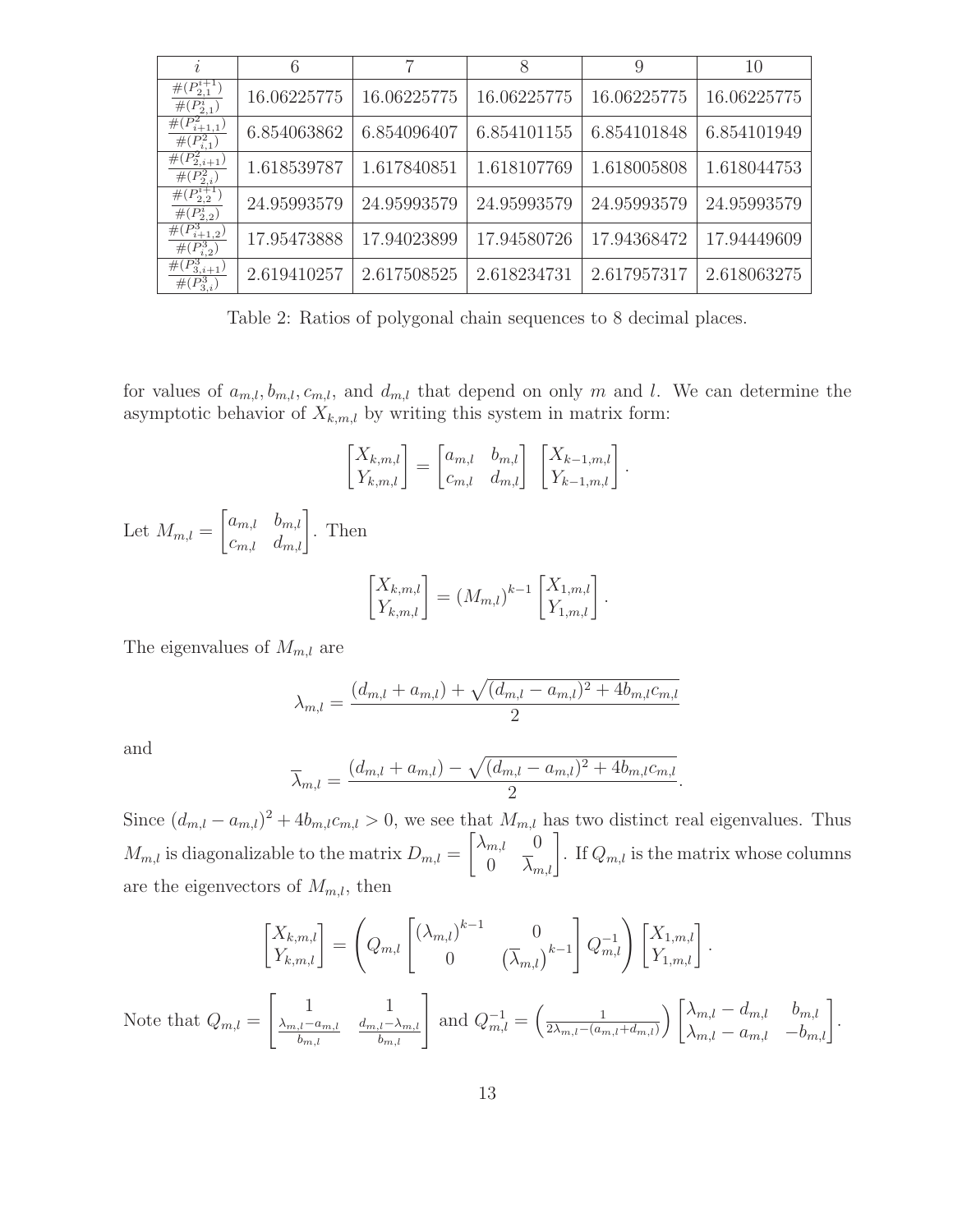Since  $X_{1,m,l} = L_{2m}$  and  $Y_{1,m,l} = F_{2m+2}$ , we have

<span id="page-13-0"></span>
$$
X_{k,m,l} = R_{m,l} \lambda_{m,l}^{k-1} + S_{m,l} \overline{\lambda}_{m,l}^{k-1}
$$
 (2)

where  $R_{m,l} = \left(\frac{1}{2\lambda_{m,l} - (a_m)^2}\right)$  $2\lambda_{m,l}-(a_{m,l}+d_{m,l})$  $\Big((\lambda_{m,l} - d_{m,l})L_{2m} + b_{m,l}F_{2m+2})$  and  $S_{m,l} = \left(\frac{1}{2\lambda_{m,l}-(a_m)}\right)$  $2\lambda_{m,l}-(a_{m,l}+d_{m,l})$  $\Big((\lambda_{m,l} - a_{m,l})L_{2m} - b_{m,l}F_{2m+2})$ . So [\(2\)](#page-13-0) provides a non-recursive formula for computing  $X_{k,m,l}$ . Now  $\lambda_{m,l} > \lambda_{m,l}$ , so we have

$$
\frac{X_{k,m,l}}{X_{k-1,m,l}} = \frac{R_{m,l}\lambda_{m,l}^{k-1} + S_{m,l}\overline{\lambda}_{m,l}^{k-1}}{R_{m,l}\lambda_{m,l}^{k-2} + S_{m,l}\overline{\lambda}_{m,l}^{k-2}}
$$
\n
$$
= \frac{R_{m,l}\lambda_{m,l} + S_{m,l}\overline{\lambda}_{m,l}\left(\frac{\overline{\lambda}_{m,l}}{\lambda_{m,l}}\right)^{k-2}}{R_{m,l} + S_{m,l}\left(\frac{\overline{\lambda}_{m,l}}{\lambda_{m,l}}\right)^{k-2}}
$$
\n
$$
\rightarrow \frac{R_{m,l}\lambda_{m,l}}{R_{m,l}}
$$
\n
$$
= \lambda_{m,l}
$$

as  $k \to \infty$ . Thus,

$$
\lim_{k \to \infty} \frac{X_{k,m,l}}{X_{k-1,m,l}} = \lambda_{m,l}.
$$

The values of  $a_{m,l}, b_{m,l}, c_{m,l}$ , and  $d_{m,l}$  are given by Theorem [20:](#page-9-1)

$$
a_{m,l} = L_{2m}F_{l-2} + F_{2m+2}F_{l-1}, \quad b_{m,l} = L_{2m}F_{l-1} + F_{2m+2}F_l,
$$
  

$$
c_{m,l} = F_{2m+2}F_{l-2} + F_{l-1}F_{m+2}^2, \quad \text{and} \quad d_{m,l} = F_{2m+2}F_{l-1} + F_lF_{m+2}^2.
$$

Thus the sequence of polygonal chain numbers as  $k$  varies for fixed  $m$  and  $l$  behaves asymptotically as the exponential sequence with ratio  $\lambda_{m,l}$ . For example,  $\lambda_{2,1} = 8 + \sqrt{65} \approx$ 16.06225775 and  $\lambda_{2,2} = \frac{25+3\sqrt{69}}{2} \approx 24.95993579$  (compare to the ratios in Table [2\)](#page-12-0).

#### 9.2 Limits of Fibonacci and Lucas Sequences

To determine the asymptotic behavior of the sequences  $\{X_{k,m,l}\}$  as either m or l vary, we will need some limits of sequences of quotients of Fibonacci and Lucas numbers. Let  $\varphi = \frac{1+\sqrt{5}}{2}$ 2 be the golden ratio. The following results concerning Fibonacci and Lucas numbers are well known.

- $\lim_{m\to\infty}$  $F_{m+1}$  $F_m$  $= \varphi ([7]$  $= \varphi ([7]$  Corollary 8.5, [\[8\]](#page-21-7) (25))
- $\lim_{m\to\infty}$  $L_{m+1}$  $L_m$  $= \varphi ([7]$  $= \varphi ([7]$  Corollary 8.7, [\[8\]](#page-21-7) (25))
- $\varphi^m = F_m \varphi + F_{m-1}$  for  $m \ge 1$  ([\[7\]](#page-21-5) Lemma 5.1, [\[3\]](#page-21-6) Corollary 33)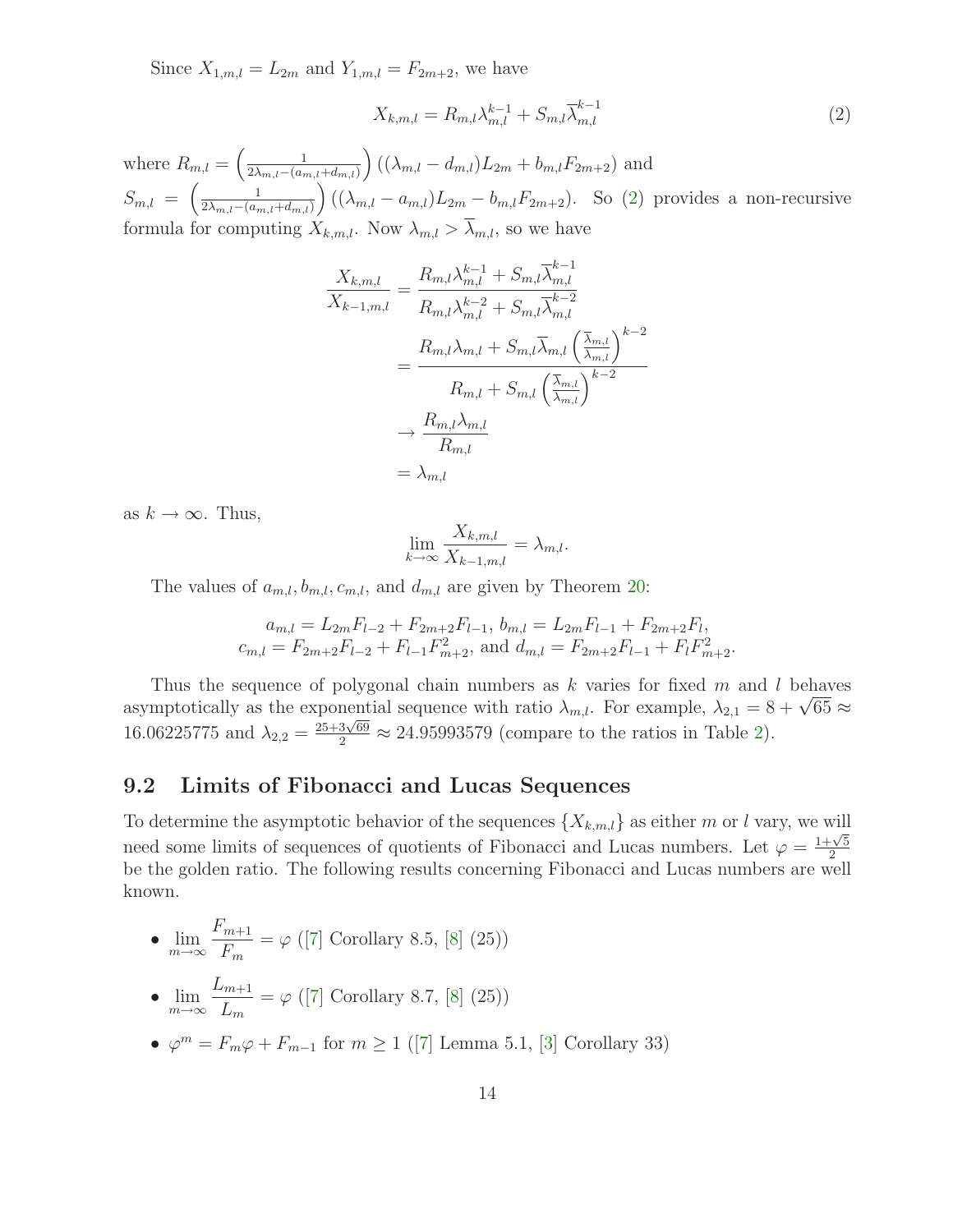• 
$$
\lim_{m \to \infty} \frac{F_{m+j}}{F_m} = \varphi^j \text{ for } j \ge 0 \text{ (3] Corollary 31, [8] (27))}
$$

• For 
$$
j \ge 0
$$
,  $\lim_{m \to \infty} \frac{L_{m+j}}{L_m} = \varphi^j \text{ (8) (27)}$ 

We will also need other limits of ratios of Fibonacci and Lucas numbers.

**Lemma 21.** For  $m \ge 2$  and  $j \ge 0$ ,

1. For 
$$
j \ge 0
$$
,  $\lim_{m \to \infty} \frac{L_m}{F_{m+j}} = \frac{1+\varphi^2}{\varphi^{j+1}}$   
\n2.  $\lim_{m \to \infty} \frac{F_{2m+2}}{F_{m+2}^2} = \frac{\varphi^4 - 1}{\varphi^4} = \frac{1+\varphi^2}{\varphi^3}$   
\n3.  $\lim_{m \to \infty} \frac{F_{2m+2}}{F_{m+3}^2} = \frac{\varphi^4 - 1}{\varphi^6} = \frac{1+\varphi^2}{\varphi^5}$   
\n4.  $\lim_{m \to \infty} \frac{F_{2m+4}}{F_{m+2}^2} = \frac{\varphi^4 - 1}{\varphi^2} = \frac{1+\varphi^2}{\varphi}$   
\n5.  $\lim_{m \to \infty} \frac{L_{2m}}{F_{m+2}^2} = \frac{(\varphi^2 + 1)^2}{\varphi^6}$ 

*Proof.* We prove 2 and 5, the remainder are similar. Recalling that  $\varphi^2 - 1 = \varphi$ ,

$$
\lim_{m \to \infty} \frac{F_{2m+2}}{F_{m+2}^2} = \lim_{m \to \infty} \frac{F_{m+2}^2 - F_m^2}{F_{m+2}^2}
$$

$$
= \lim_{m \to \infty} 1 - \left(\frac{F_m}{F_{m+2}}\right)^2
$$

$$
= 1 - \left(\frac{1}{\varphi^2}\right)^2
$$

$$
= \frac{\varphi^4 - 1}{\varphi^4}
$$

$$
= \frac{(1 + \varphi^2)\varphi}{\varphi^4}
$$

$$
= \frac{1 + \varphi^2}{\varphi^3}.
$$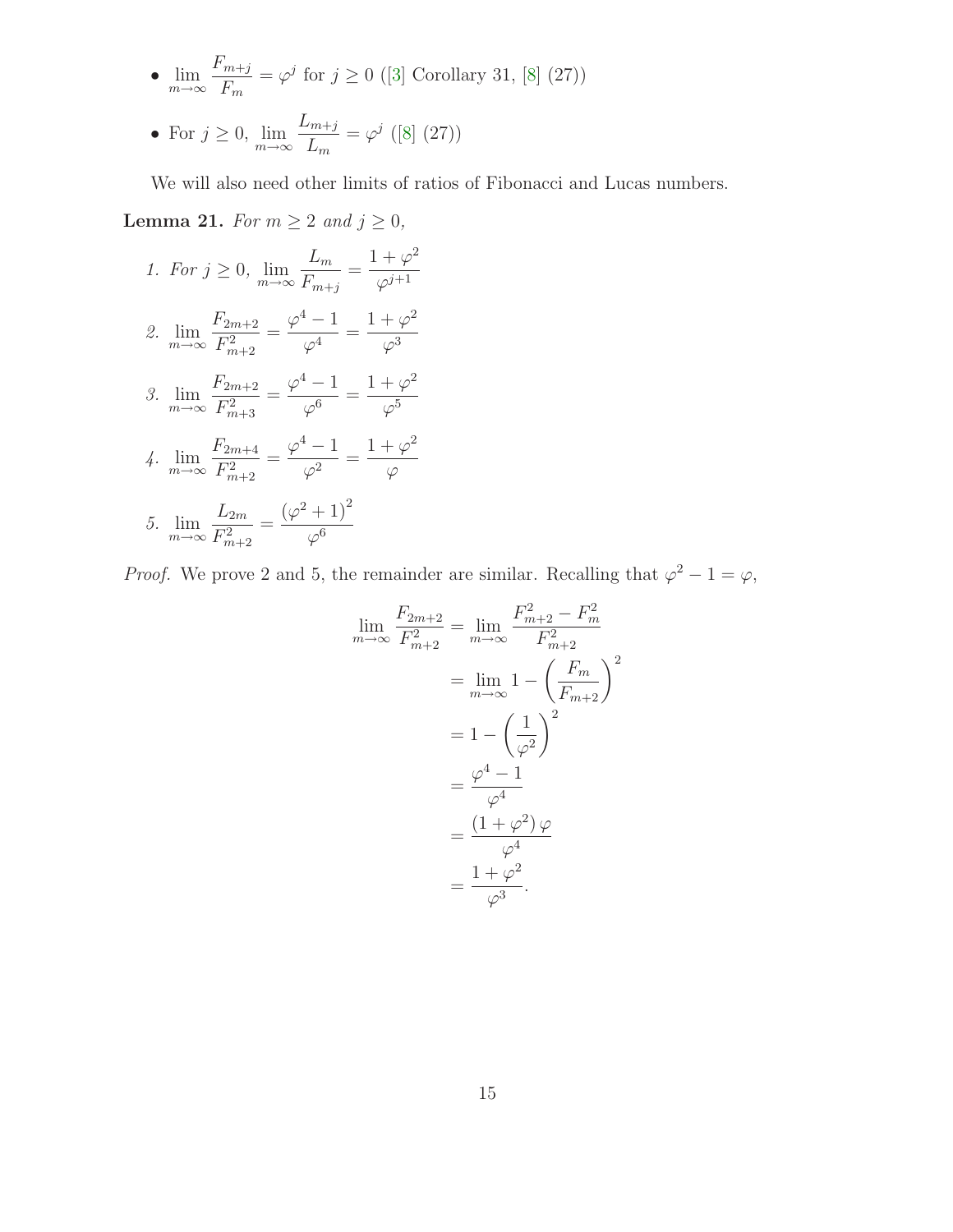Finally, we use Identity 13 from the book [\[3\]](#page-21-6)  $(F_{2m+1} = F_m^2 + F_{m+1}^2)$  to see

$$
\lim_{m \to \infty} \frac{L_{2m}}{F_{m+2}^2} = \lim_{m \to \infty} \frac{F_{2m-1} + F_{2m+1}}{F_{m+2}^2}
$$
  
\n
$$
= \lim_{m \to \infty} \frac{(F_{m-1}^2 + F_m^2) + (F_m^2 + F_{m+1}^2)}{F_{m+2}^2}
$$
  
\n
$$
= \lim_{m \to \infty} \left(\frac{F_{m-1}}{F_{m+2}}\right)^2 + 2\left(\frac{F_m}{F_{m+2}}\right)^2 + \left(\frac{F_{m+1}}{F_{m+2}}\right)^2
$$
  
\n
$$
= \left(\frac{1}{\varphi^3}\right)^2 + 2\left(\frac{1}{\varphi^2}\right)^2 + \left(\frac{1}{\varphi}\right)^2
$$
  
\n
$$
= \frac{1 + 2\varphi^2 + \varphi^4}{\varphi^6}
$$
  
\n
$$
= \frac{(\varphi^2 + 1)^2}{\varphi^6}.
$$

#### 9.3 Fixing  $k$  and  $l$

In this section, we fix  $k$  and  $l$  and let  $m$  vary and investigate the asymptotic behavior of the resulting sequence  $X_{k,m,l}$ . We will need to know limits of ratios of the terms  $a_{m,l}, b_{m,l}, c_{m,l}$ and  $d_{m,l}$  as m approaches infinity.

 $1,$ 

**Lemma 22.** Let 
$$
G_l = \frac{(1+\varphi^2)F_{l-1}+\varphi^3 F_l}{(1+\varphi^2)F_{l-2}+\varphi^3 F_{l-1}}
$$
. Then for  $l \ge$   
\n1.  $\lim_{m \to \infty} \frac{a_{m+1,l}}{a_{m,l}} = \varphi^2$   
\n2.  $\lim_{m \to \infty} \frac{b_{m+1,l}}{a_{m,l}} = \varphi^2 G_l$   
\n3.  $\lim_{m \to \infty} \frac{b_{m,l}}{a_{m,l}} = G_l$   
\n4.  $\lim_{m \to \infty} \frac{c_{m,l}}{a_{m,l}} = \frac{\varphi^3}{1+\varphi^2}$   
\n5.  $\lim_{m \to \infty} \frac{c_{m+1,l}}{a_{m,l}} = \frac{\varphi^5}{1+\varphi^2}$   
\n6.  $\lim_{m \to \infty} \frac{d_{m,l}}{a_{m,l}} = \left(\frac{\varphi^3}{1+\varphi^2}\right) G_l$ .  
\n7.  $\lim_{m \to \infty} \frac{d_{m+1,l}}{a_{m,l}} = \left(\frac{\varphi^5}{1+\varphi^2}\right) G_l$ .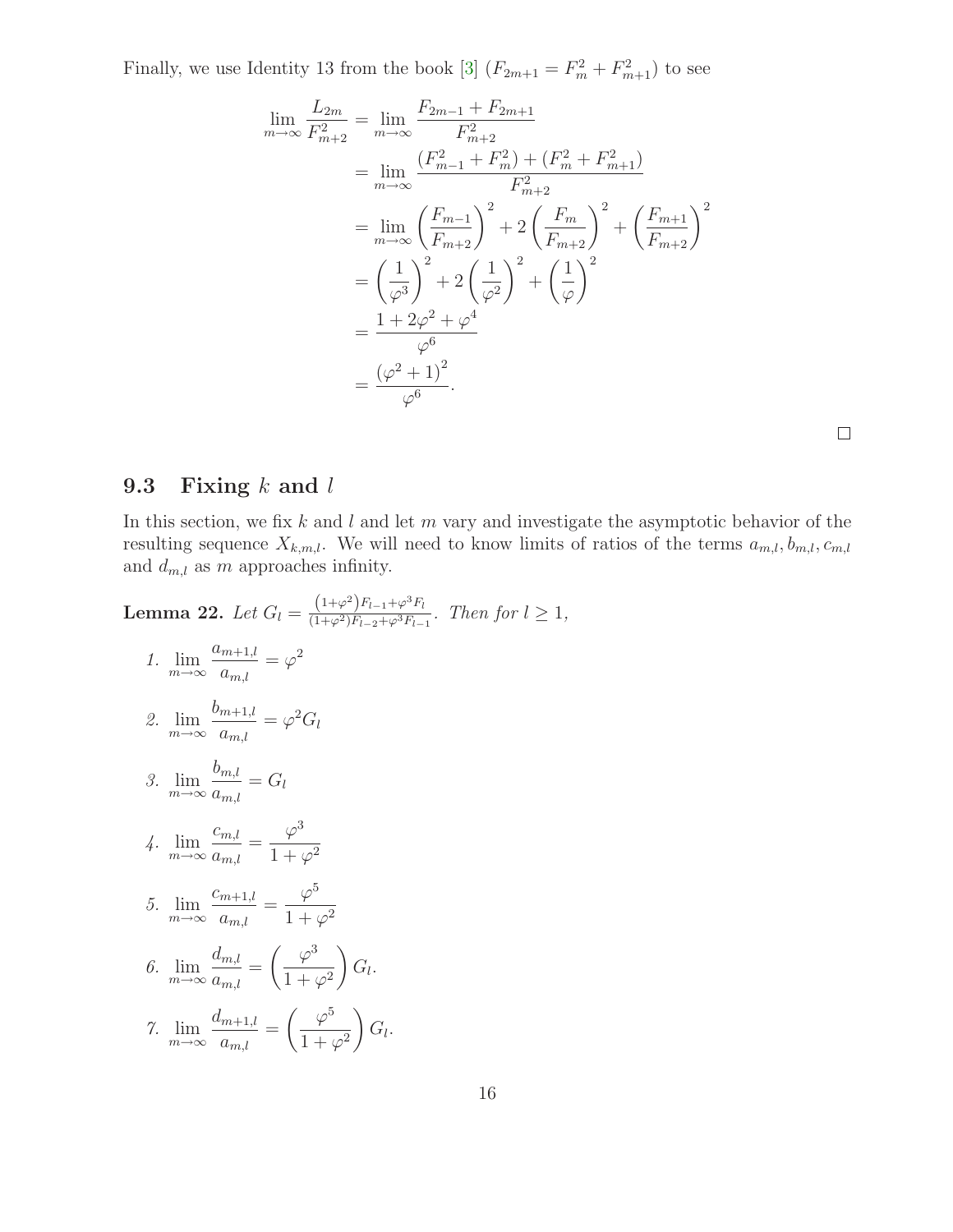Proof. We prove 5, the others are similar:

$$
\lim_{m \to \infty} \frac{c_{m+1,l}}{a_{m,l}} = \lim_{m \to \infty} \frac{F_{2m+4}F_{l-2} + F_{m+3}^2F_{l-1}}{L_{2m}F_{l-2} + F_{2m+2}F_{l-1}}
$$
  
\n
$$
= \lim_{m \to \infty} \frac{\left(\frac{F_{2m+4}}{F_{2m+2}}\right)F_{l-2} + \left(\frac{F_{m+3}^2}{F_{2m+2}}\right)F_{l-1}}{\left(\frac{L_{2m}}{F_{2m+2}}\right)F_{l-2} + F_{l-1}}
$$
  
\n
$$
= \frac{\left(\varphi^2\right)F_{l-2} + \left(\frac{\varphi^5}{\varphi^2+1}\right)F_{l-1}}{\left(\frac{1+\varphi^2}{\varphi^3}\right)F_{l-2} + F_{l-1}}
$$
  
\n
$$
= \left(\frac{\varphi^5}{1+\varphi^2}\right) \left(\frac{\left(\frac{1+\varphi^2}{\varphi^3}\right)F_{l-2} + F_{l-1}}{\left(\frac{1+\varphi^2}{\varphi^3}\right)F_{l-2} + F_{l-1}}\right)
$$
  
\n
$$
= \frac{\varphi^5}{1+\varphi^2}.
$$

 $\Box$ 

Before we can analyze the asymptotic behavior of the polygonal chain sequence, we need to understand how the sequences  $\{Y_{k,m,l}\}\$  and  $\{X_{k,m,l}\}\$  are related as m varies.

#### Lemma 23. For  $k \geq 1$ ,

$$
\lim_{m \to \infty} \frac{Y_{k,m,l}}{X_{k,m,l}} = \frac{\varphi^3}{1 + \varphi^2}.
$$
  
\n*Proof.* When  $k = 1$  we have  $\lim_{m \to \infty} \frac{Y_{1,m,l}}{X_{1,m,l}} = \lim_{m \to \infty} \frac{F_{2m+2}}{L_{2m}} = \frac{1}{\frac{1}{\varphi^3} + \frac{1}{\varphi}} = \frac{\varphi^3}{1 + \varphi^2}$ . So the claim is true for  $k = 1$ . We proceed by induction and assume the claim is true for some  $k \ge 1$ . Then (1) shows

$$
\lim_{m \to \infty} \frac{Y_{k+1,m,l}}{X_{k+1,m,l}} = \lim_{m \to \infty} \frac{c_{m,l} X_{k,m,l} + d_{m,l} Y_{k,m,l}}{a_{m,l} X_{k,m,l} + b_{m,l} Y_{k,m,l}}
$$

$$
= \lim_{m \to \infty} \frac{\left(\frac{c_{m,l}}{a_{m,l}}\right) + \left(\frac{d_{m,l}}{a_{m,l}}\right) \left(\frac{Y_{k,m,l}}{X_{k,m,l}}\right)}{1 + \left(\frac{b_{m,l}}{a_{m,l}}\right) \left(\frac{Y_{k,m,l}}{X_{k,m,l}}\right)}
$$

$$
= \frac{\left(\frac{\varphi^3}{1 + \varphi^2}\right) + \left(\frac{\varphi^3}{1 + \varphi^2}\right) G_l \left(\frac{\varphi^3}{1 + \varphi^2}\right)}{1 + G_l \left(\frac{\varphi^3}{\varphi^2 + 1}\right)}
$$

$$
= \frac{\varphi^3}{1 + \varphi^2}.
$$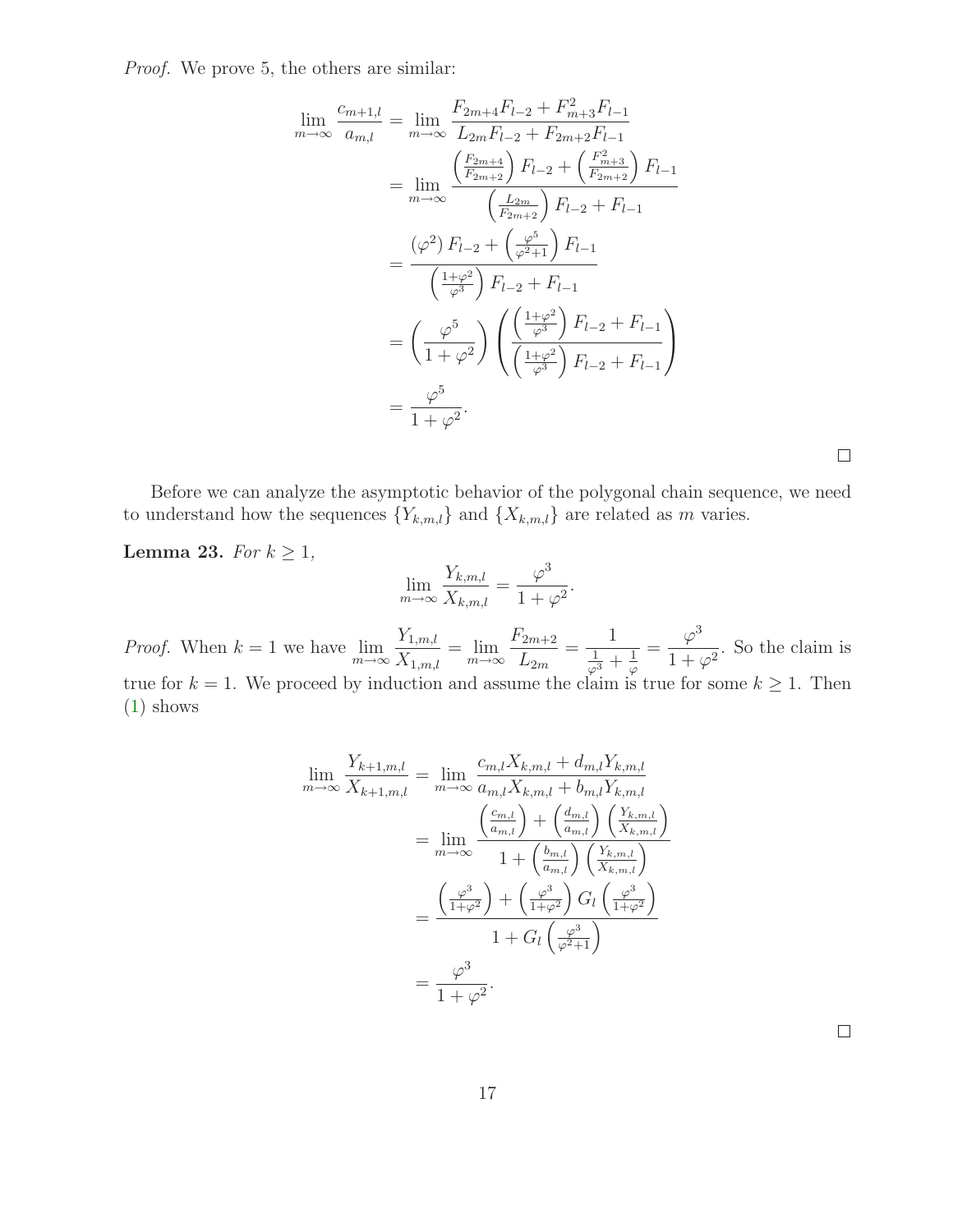Now we can identify the asymptotic behavior of the polygonal chain sequence when  $m$ varies.

Theorem 24. For  $k \ge 1$  and  $l \ge 1$ ,

$$
\lim_{m \to \infty} \frac{X_{k,m+1,l}}{X_{k,m,l}} = \varphi^{2k} \text{ and } \lim_{m \to \infty} \frac{Y_{k,m+1,l}}{X_{k,m,l}} = \frac{\varphi^{2k+3}}{1+\varphi^2}.
$$

*Proof.* The proof will be by induction on k. Now  $X_{1,m,l} = L_{2m}$  and  $\lim_{m \to \infty} \frac{X_{1,m+1,l}}{X_{1,m,l}}$  $\frac{X_{1,m+1,l}}{X_{1,m,l}} =$  $\lim_{m\to\infty}$  $L_{2m+2}$  $L_{2m}$  $= \varphi^2$ . Also,  $Y_{1,m,l} = F_{2m+2}$  and  $\lim_{m \to \infty}$  $Y_{1,m+1,l}$  $\frac{X_{1,m+1,l}}{X_{1,m,l}} = \lim_{m \to \infty}$  $F_{2m+4}$  $\frac{2m+4}{L_{2m}} =$ 1  $rac{1}{\varphi^5} + \frac{1}{\varphi^3}$ =  $\varphi$ 5  $\frac{\gamma}{1 + \varphi^2}$ . Thus, our theorem is true when  $k = 1$ . Assume the theorem is true for some  $k \ge 1$ .

$$
\mathbf{Then}
$$

$$
\lim_{m \to \infty} \frac{X_{k+1,m+1,l}}{X_{k+1,m,l}} = \lim_{m \to \infty} \frac{a_{m+1,l} X_{k,m+1,l} + b_{m+1,l} Y_{k,m+1,l}}{a_{m,l} X_{k,m,l} + b_{m,l} Y_{k,m,l}}
$$
  
\n
$$
= \lim_{m \to \infty} \frac{\left(\frac{a_{m+1,l}}{a_{m,1}}\right) \left(\frac{X_{k,m+1,l}}{X_{k,m,l}}\right) + \left(\frac{b_{m+1,l}}{a_{m,l}}\right) \left(\frac{Y_{k,m+1,l}}{X_{k,m,l}}\right)}{1 + \left(\frac{b_{m,l}}{a_{m,1}}\right) \left(\frac{Y_{k,m,l}}{X_{k,m,l}}\right)}
$$
  
\n
$$
= \frac{(\varphi^2) \left(\varphi^{2k}\right) + (\varphi^2 G_l) \left(\frac{\varphi^{2k+3}}{1+\varphi^2}\right)}{1 + (G_l) \left(\frac{\varphi^3}{1+\varphi^2}\right)}
$$
  
\n
$$
= \varphi^{2k+2}
$$

and

$$
\lim_{m \to \infty} \frac{Y_{k+1,m+1,l}}{X_{k+1,m,l}} = \lim_{m \to \infty} \frac{c_{m+1,l} X_{k,m+1,l} + d_{m+1,l} Y_{k,m+1,l}}{a_{m,l} X_{k,m,l} + b_{m,l} Y_{k,m,l}}
$$
  
\n
$$
= \lim_{m \to \infty} \frac{\left(\frac{c_{m+1,l}}{a_{m,l}}\right) \left(\frac{X_{k,m+1,l}}{X_{k,m,l}}\right) + \left(\frac{d_{m+1,l}}{a_{m,l}}\right) \left(\frac{Y_{k,m+1,l}}{X_{k,m,l}}\right)}{1 + \left(\frac{b_{m,l}}{a_{m,l}}\right) \left(\frac{Y_{k,m,l}}{X_{k,m,l}}\right)}
$$
  
\n
$$
= \frac{\left(\frac{\varphi^5}{1+\varphi^2}\right) (\varphi^{2k}) + \left(\frac{\varphi^5}{1+\varphi^2}\right) G_l \left(\frac{\varphi^{2k+3}}{1+\varphi^2}\right)}{1 + (G_l) \left(\frac{\varphi^3}{1+\varphi^2}\right)}
$$
  
\n
$$
= \frac{\varphi^{2k+5}}{1+\varphi^2}.
$$

 $\Box$ 

So the sequence of polygonal chain numbers as  $m$  varies for fixed  $k$  and  $l$  behaves asymptotically as the exponential sequence with ratio  $\varphi^{2k}$ . For example,  $\varphi^4 \approx 6.854101954$  and  $\varphi^6 \approx 17.94427186$  (compare to the ratios in Table [2\)](#page-12-0). Note that the limits in these cases are independent of the value of l.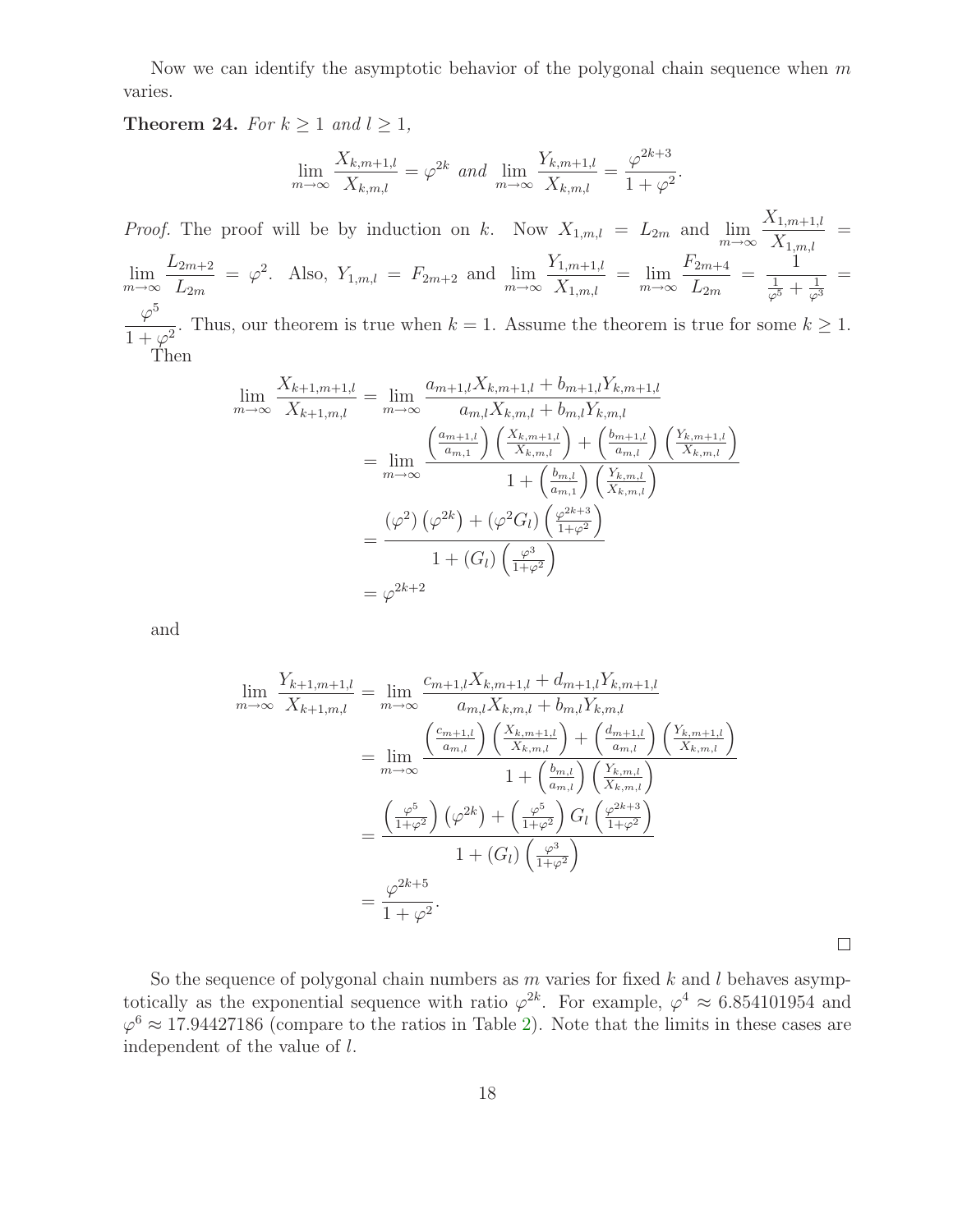#### 9.4 Fixing  $k$  and  $m$

In this section, we fix k and m and let l vary and investigate the asymptotic behavior of the resulting sequence  $X_{k,m,l}$ . Again, we begin with limits of sequences of ratios of  $a_{m,l}, b_{m,l}, c_{m,l}$ , and  $d_{m,l}$ , this time as l goes to infinity.

**Lemma 25.** Let  $H_m = \frac{F_{2m+2} + F_{m+2}^2 \varphi}{L_{2m} + F_{2m+2}(\varphi)}$  $\frac{m+2+r_{m+2}\varphi}{L_{2m}+F_{2m+2}\varphi}$ . Then for  $m\geq 2$ , 1. lim  $l\rightarrow\infty$  $a_{m,l+1}$  $a_{m,l}$  $=$   $\varphi$ 2. lim  $l\rightarrow\infty$  $b_{m,l}$  $a_{m,l}$  $=$   $\varphi$ 3. lim  $l\rightarrow\infty$  $b_{m,l+1}$  $a_{m,l}$  $= \varphi^2$ 4. lim  $l\rightarrow\infty$  $c_{m,l}$  $a_{m,l}$  $=$   $H_m$ 5. lim  $l\rightarrow\infty$  $c_{m,l+1}$  $a_{m,l}$  $=\left( \varphi\right) H_{m}$ 6. lim  $l\rightarrow\infty$  $d_{m,l+1}$  $\frac{m,l+1}{a_{m,l}} = (\varphi^2) H_m.$ 

Proof. We verify 5 and leave the others for the reader:

$$
\lim_{l \to \infty} \frac{c_{m,l+1}}{a_{m,l}} = \lim_{l \to \infty} \frac{F_{2m+2}F_{l-1} + F_{m+2}^2F_l}{L_{2m}F_{l-2} + F_{2m+2}F_{l-1}}
$$

$$
= \lim_{l \to \infty} \frac{F_{2m+2} + F_{m+2}^2 \left(\frac{F_l}{F_{l-1}}\right)}{L_{2m} \left(\frac{F_{l-2}}{F_{l-1}}\right) + F_{2m+2}}
$$

$$
= \frac{F_{2m+2} + F_{m+2}^2 \varphi}{L_{2m} \left(\frac{1}{\varphi}\right) + F_{2m+2}}
$$

$$
= (\varphi) \left(\frac{F_{2m+2} + F_{m+2}^2 \varphi}{L_{2m} + F_{2m+2} \varphi}\right).
$$

 $\Box$ 

Now we need to understand the relationship between the sequence  ${Y_{k,m,l}}$  and the sequence  $\{X_{k,m,l}\}$  as l goes to infinity.

Lemma 26. For  $k \geq 2$ ,  $m \geq 2$ ,

$$
\lim_{l \to \infty} \frac{Y_{k,m,l}}{X_{k,m,l}} = H_m.
$$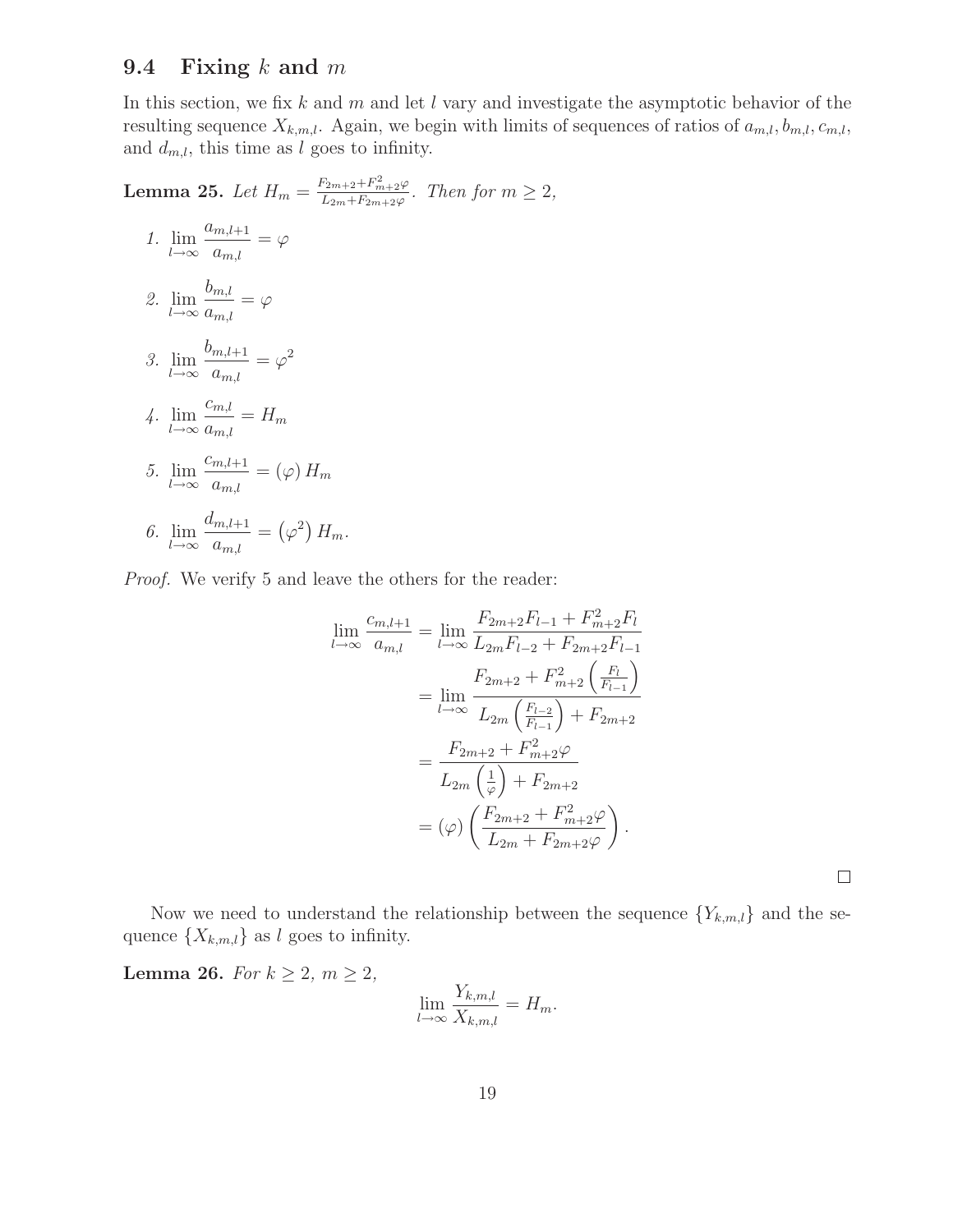*Proof.* When  $k = 2$  we have

$$
\lim_{l \to \infty} \frac{Y_{2,m,l}}{X_{2,m,l}} = \lim_{l \to \infty} \frac{c_{m,l} X_{1,m,l} + d_{m,l} Y_{1,m,l}}{a_{m,l} X_{1,m,l} + b_{m,l} Y_{1,m,l}}
$$

$$
= \lim_{l \to \infty} \frac{\left(\frac{c_{m,l}}{a_{m,l}}\right) X_{1,m,l} + \left(\frac{d_{m,l}}{a_{m,l}}\right) Y_{1,m,l}}{X_{1,m,l} + \left(\frac{b_{m,l}}{a_{m,l}}\right) Y_{1,m,l}}
$$

$$
= \frac{(H_m) L_{2m} + (\varphi H_m) F_{2m+2}}{L_{2m} + \varphi F_{2m+2}}
$$

$$
= H_m.
$$

So the lemma is true for  $k = 2$ . We proceed by induction and assume the lemma is true for some  $k \geq 2$ . Then [\(1\)](#page-11-1) shows

$$
\lim_{l \to \infty} \frac{Y_{k+1,m,l+1}}{X_{k+1,m,l+1}} = \lim_{l \to \infty} \frac{c_{m,l} X_{k,m,l} + d_{m,l} Y_{k,m,l}}{a_{m,l} X_{k,m,l} + b_{m,l} Y_{k,m,l}}
$$
  
= 
$$
\lim_{l \to \infty} \frac{\left(\frac{c_{m,l}}{a_{m,l}}\right) + \left(\frac{d_{m,l}}{a_{m,l}}\right) \left(\frac{Y_{k,m,l}}{X_{k,m,l}}\right)}{1 + \left(\frac{b_{m,l}}{a_{m,l}}\right) \left(\frac{Y_{k,m,l}}{X_{k,m,l}}\right)}
$$
  
= 
$$
\frac{\left(H_m\right) + \left(\varphi H_m\right) \left(H_m\right)}{1 + \left(\varphi\right) \left(H_m\right)}
$$
  
= 
$$
H_m.
$$

 $\Box$ 

Now we determine the asymptotic behavior of the polygonal chain sequences if we allow l to vary.

Theorem 27. For  $k \geq 2$  and  $m \geq 2$ ,

$$
\lim_{l \to \infty} \frac{X_{k,m,l+1}}{X_{k,m,l}} = \varphi^{k-1} \text{ and } \lim_{l \to \infty} \frac{Y_{k,m,l+1}}{X_{k,m,l}} = \varphi^{k-1}(H_m).
$$

*Proof.* The proof will be by induction on k. Recall that  $X_{1,m,l} = L_{2m}$  and  $Y_{1,m,l} = F_{2m+2}$ We first verify the  $k = 2$  case. Equation [\(1\)](#page-11-1) shows

$$
\lim_{l \to \infty} \frac{X_{2,m,l+1}}{X_{2,m,l}} = \lim_{l \to \infty} \frac{a_{m,l+1}X_{1,m,l+1} + b_{m,l+1}Y_{1,m,l+1}}{a_{m,l}X_{1,m,l} + b_{m,l}Y_{1,m,l}}
$$

$$
= \lim_{l \to \infty} \frac{\left(\frac{a_{m,l+1}}{a_{m,l}}\right)X_{1,m,l+1} + \left(\frac{b_{m,l+1}}{a_{m,l}}\right)Y_{1,m,l+1}}{X_{1,m,l} + \left(\frac{b_{m,l}}{a_{m,l}}\right)Y_{1,m,l}}
$$

$$
= \frac{\varphi L_{2m} + \varphi^2 F_{2m+2}}{L_{2m} + \varphi F_{2m+2}}
$$

$$
= \varphi
$$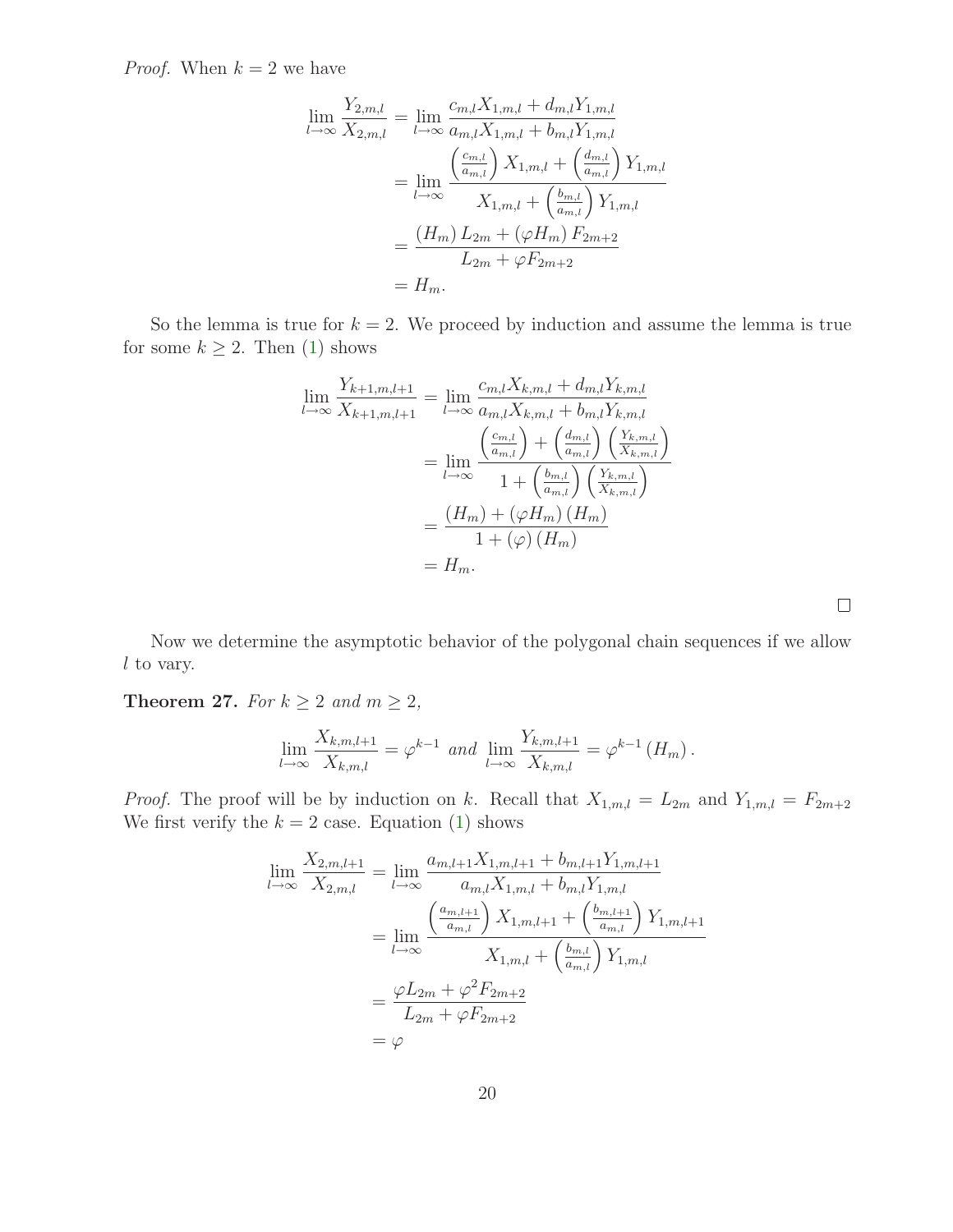and

$$
\lim_{l \to \infty} \frac{Y_{2,m,l+1}}{X_{2,m,l}} = \lim_{l \to \infty} \frac{c_{m,l+1}X_{1,m,l+1} + d_{m,l+1}Y_{1,m,l+1}}{a_{m,l}X_{1,m,l} + b_{m,l}Y_{1,m,l}}
$$

$$
= \lim_{l \to \infty} \frac{\left(\frac{c_{m,l+1}}{a_{m,l}}\right)X_{1,m,l+1} + \left(\frac{d_{m,l+1}}{a_{m,l}}\right)Y_{1,m,l+1}}{X_{1,m,l} + \left(\frac{b_{m,l}}{a_{m,l}}\right)Y_{1,m,l}}
$$

$$
= \frac{(\varphi) \left(H_m\right)L_{2m} + (\varphi^2 H_m) F_{2m+2}}{L_{2m} + \varphi F_{2m+2}}
$$

$$
= \varphi H_m.
$$

Now the general cases:

$$
\lim_{l \to \infty} \frac{X_{k+1,m,l+1}}{X_{k+1,m,l}} = \lim_{l \to \infty} \frac{a_{m,l+1}X_{k,m,l+1} + b_{m,l+1}Y_{k,m,l+1}}{a_{m,l}X_{k,m,l} + b_{m,l}Y_{k,m,l}}
$$
  
\n
$$
= \lim_{l \to \infty} \frac{\left(\frac{a_{m,l+1}}{a_{m,l}}\right)\left(\frac{X_{k,m,l+1}}{X_{k,m,l}}\right) + \left(\frac{b_{m,l+1}}{a_{m,l}}\right)\left(\frac{Y_{k,m,l+1}}{X_{k,m,l}}\right)}{1 + \left(\frac{b_{m,l}}{a_{m,l}}\right)\left(\frac{Y_{k,m,l}}{X_{k,m,l}}\right)}
$$
  
\n
$$
= \frac{(\varphi)\left(\varphi^{k-1}\right) + (\varphi^2)\left(\varphi^{k-1}H_m\right)}{1 + (\varphi)\left(H_m\right)}
$$
  
\n
$$
= \varphi^k
$$

and

$$
\lim_{l \to \infty} \frac{Y_{k+1,m,l+1}}{X_{k+1,m,l}} = \lim_{l \to \infty} \frac{c_{m,l+1} X_{k,m,l+1} + d_{m,l+1} Y_{k,m,l+1}}{a_{m,l} X_{k,m,l} + b_{m,l} Y_{k,m,l}}
$$
  
\n
$$
= \lim_{l \to \infty} \frac{\left(\frac{c_{m,l+1}}{a_{m,l}}\right) \left(\frac{X_{k,m,l+1}}{X_{k,m,l}}\right) + \left(\frac{d_{m,l+1}}{a_{m,l}}\right) \left(\frac{Y_{k,m,l+1}}{X_{k,m,l}}\right)}{1 + \left(\frac{b_{m,l}}{a_{m,l}}\right) \left(\frac{Y_{k,m,l}}{X_{k,m,l}}\right)}
$$
  
\n
$$
= \frac{\left(\varphi H_m\right) \left(\varphi^{k-1}\right) + \left(\varphi^2 H_m\right) \left(\varphi^{k-1} H_m\right)}{1 + \left(\varphi\right) \left(H_m\right)}
$$
  
\n
$$
= \varphi^k H_m.
$$

 $\Box$ 

So the sequence of polygonal chain numbers as  $l$  varies for fixed  $k$  and  $m$  behaves asymptotically as the exponential sequence with ratio  $\varphi^{k-1}$ . For example,  $\varphi \approx 1.618033988$  and  $\varphi^2 \approx 2.618033986$  (compare to the ratios in Table [2\)](#page-12-0). Note that the limits in these cases are independent of the value of m.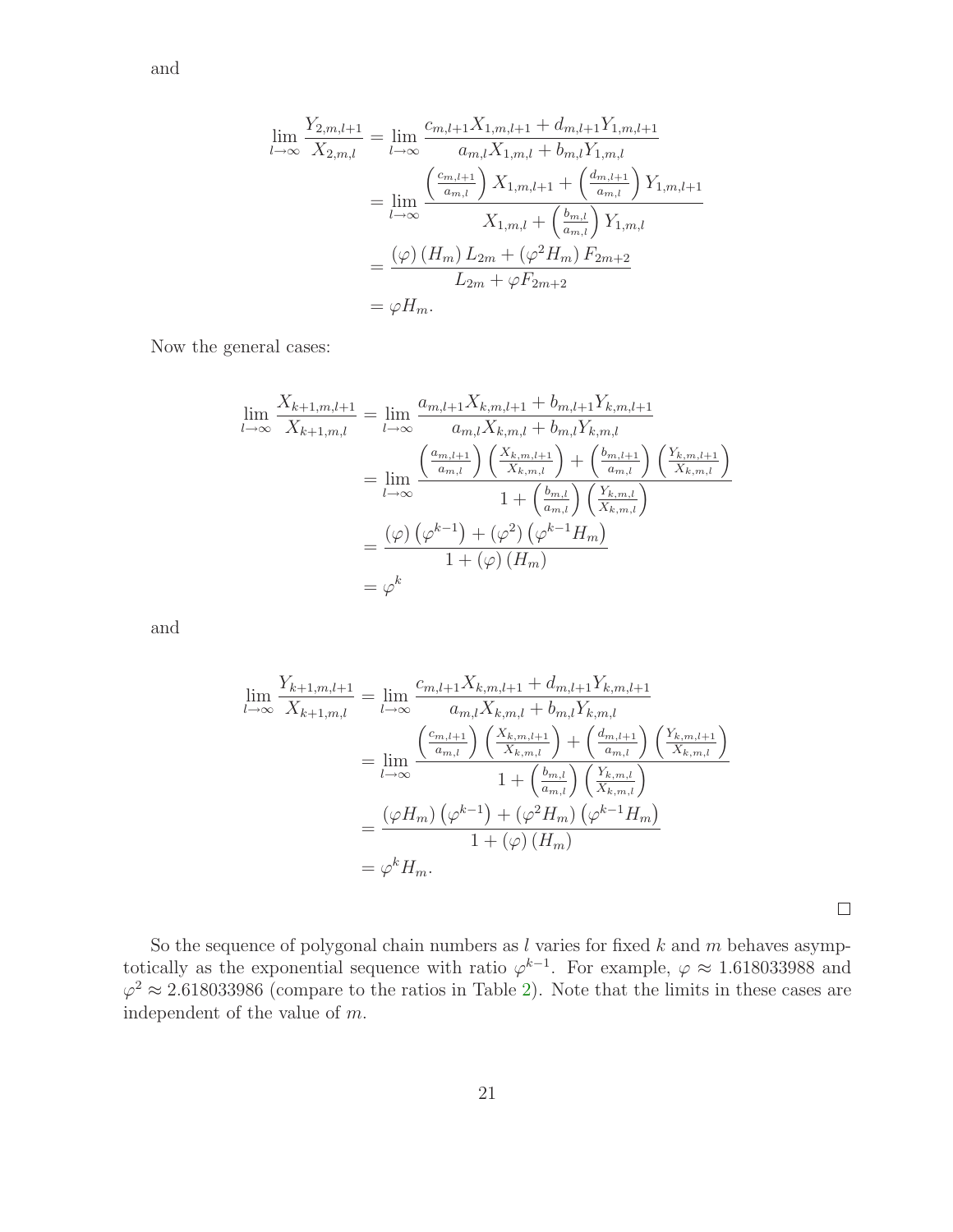## 10 Conclusion

The asymptotic growth rates of polygonal chain sequences are functions of the golden ratio  $\varphi$ . Since polygonal chains are constructed from string and polygonal configurations and lim  $l\rightarrow\infty$  $#(S_{l+1})$  $\frac{(\infty_{l+1})}{\#(S_l)} = \varphi$  and  $\lim_{m \to \infty}$  $#(P_{m+1})$  $#(P_m)$  $=\varphi^2$ , this should not be surprising in hindsight. That the asymptotic ratios of the polygonal chain sequences have such nice closed forms is, however, somewhat surprising given the complex nature of betweenness in this geometry.

Polygonal chain sequences provide a three parameter family of integer sequences previously unidentified in The On-Line Encyclopedia of Integer Sequences [\[10\]](#page-22-0). These sequences have interesting geometric interpretations as the number of compact sets at each location between the component sets that make up the polygonal chain. We suspect that there are many other similar families of unknown sequences just waiting to be found.

### 11 Acknowledgements

This work was supported by National Science Foundation grant DMS-0451254. The authors also thank Grand Valley State University for hosting and supporting a Research Experiences for Undergraduates program.

## <span id="page-21-0"></span>References

- [1] M. Barnsley, Fractals Everywhere, Second Edition, Academic Press Professional, 1998.
- <span id="page-21-6"></span>[2] C. Bay, A. Lembcke, and S. Schlicker, When lines go bad in hyperspace, Demonstratio Math., 38 (2005), 689–701.
- <span id="page-21-3"></span>[3] A. T. Benjamin and J. J. Quinn, Proofs That Really Count, Mathematical Association of America, 2003.
- <span id="page-21-2"></span>[4] C. Blackburn, K. Lund, S. Schlicker, P. Sigmon, and A. Zupan, A missing prime configuration in the Hausdorff metric geometry, to appear, J. Geom.
- <span id="page-21-1"></span>[5] L. M. Blumenthal, Theory and Applications of Distance Geometry, Oxford University Press, 1953.
- [6] D. Braun, J. Mayberry, A. Powers, and S. Schlicker, A singular introduction to the Hausdorff metric geometry,  $Pi$  Mu Epsilon J., 12 No. 3, (2005), 129–138.
- <span id="page-21-7"></span><span id="page-21-5"></span>[7] T. Koshy, Fibonacci and Luca Numbers with Applications, John Wiley & Sons, 2001.
- [8] E. Lucas, Théorie des fonctions numériques simplement périodiques, Amer. J. Math. 1 (1878), 184–240, 289–321.
- <span id="page-21-4"></span>[9] K. Lund, P. Sigmon, and S. Schlicker, Fibonacci sequences in the space of compact sets, Involve, 1 No. 2 (2008), 197–215.